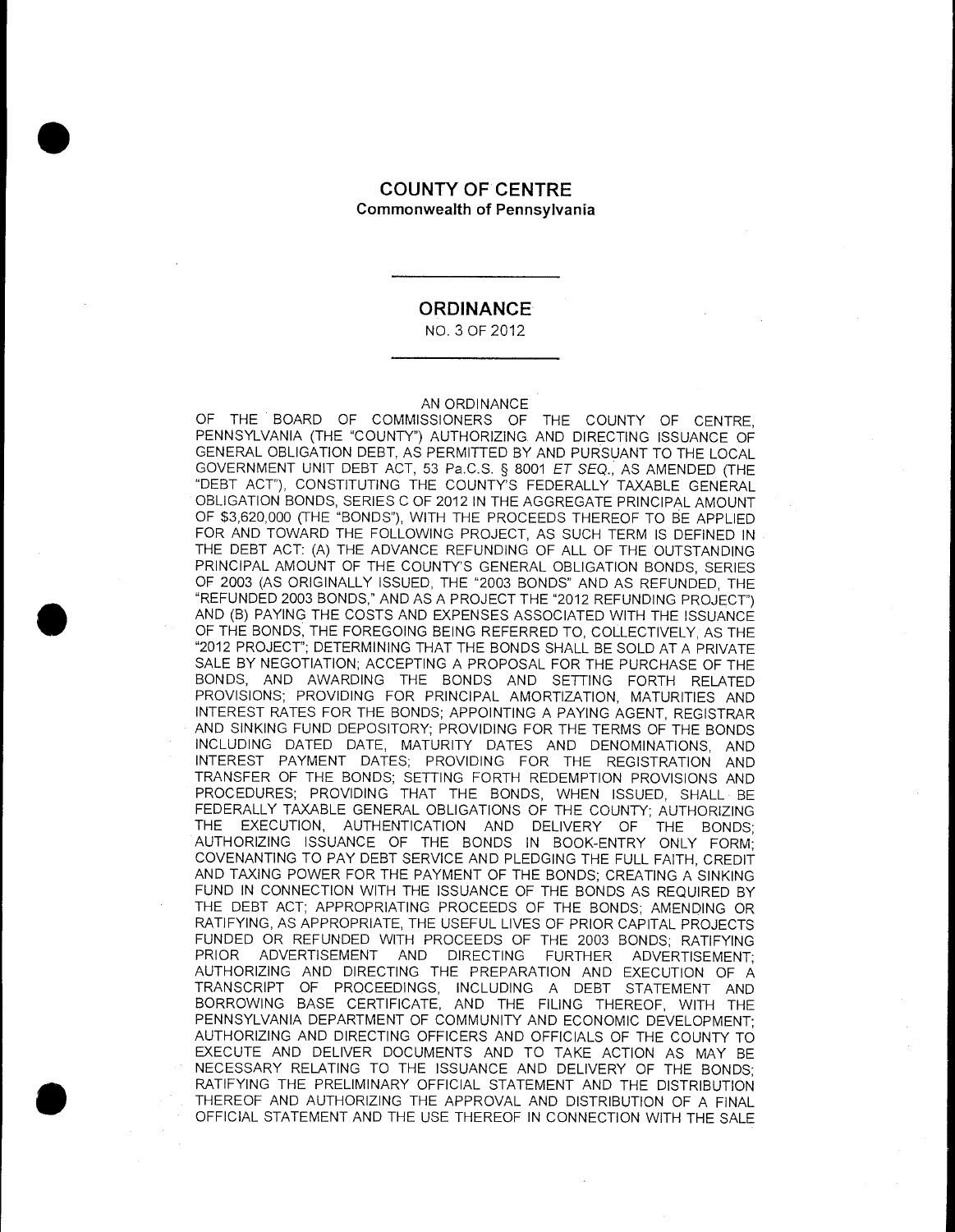OF THE BONDS; CREATING A CLEARING ACCOUNT; SETTING FORTH CERTAIN COVENANTS RELATING TO PROVISIONS FOR THE REDEMPTION OF SAID REFUNDED 2003 BONDS; AUTHORIZING THE IRREVOCABLE DEPOSIT OF PROCEEDS OF THE BONDS INTO THE ESCROW FUND HEREBY AUTHORIZED FOR THE REFUNDED 2003 BONDS, THAT WILL BE SUFFICIENT TO PAY THE PRINCIPAL OF AND INTEREST ACCRUED ON THE REFUNDED 2003 BONDS, AND ANY PREPAYMENT PENALTY, IF APPLICABLE, WHEN DUE ON THE REDEMPTION DATE SET THEREFOR AND AUTHORIZING THE DELIVERY OF AN ESCROW AGREEMENT TO AN ESCROW AGENT, HEREIN APPOINTED, FOR THE REFUNDED 2003 BONDS; AUTHORIZING THE PAYMENT OF EXPENSES; PROVIDING GUIDELINES FOR PERMITTED INVESTMENTS; PROVIDING FOR THE AUTHORIZATION OF OFFICERS; APPROVING THE FORM FOR THE BONDS; RATIFYING AND CONFIRMING AUTHORIZATION TO THE COUNTY SOLICITOR AND BOND COUNSEL; COVENANTING TO PROVIDE CONTINUING DISCLOSURE; PROVIDING FOR SEVERABILITY OF PROVISIONS AND REPEALING INCONSISTENT ORDINANCES.

ENACTED AUGUST 28, 2012

WHEREAS, The County of Centre, Commonwealth of Pennsylvania (the "County"), is a county of the fourth class existing under the laws of the Commonwealth of Pennsylvania (the "Commonwealth") and is a Local Government Unit, as defined in the Local Government Unit Debt Act, 53 Pa.C.S. § 8001 et seq., as amended and supplemented (the "Debt Act"); and

WHEREAS, Pursuant to an ordinance enacted on December 12, 2002 (the "2002 Ordinance"), the Board of Commissioners of the County heretofore incurred debt, evidenced by the County's General Obligation Bonds, Series of 2003 in the aggregate principal amount of \$39,985,000 (the "2003 Bonds"), which proceeds were applied, as follows: (A) \$22,860,000 were issued to provide funds to be applied, *inter alia*, for and toward certain capital projects (the "2003 Capital Project Bonds") consisting of (1) a new County corrections facility, (2) a new County fire training facility, and (3) improvements to the County Courthouse and other County buildings and facilities (collectively, the "2003 Capital Project"), which 2003 Capital Project was ascribed a reasonably estimated useful life in excess of forty (40) years; (B) \$17,125,000 were issued to provide funds to be applied, *inter alia*, for and toward refunding projects (the "2003 Refunding Project Bonds") consisting of (1) the advance refunding and defeasance, and thereafter, redemption of (a) all of the \$7,125,000 outstanding principal amount of the 1993 Series A Bonds (the "Refunded 1993 Series A Bonds"), (b) all of the \$2,275,000 outstanding principal amount of the 1993 Series B Bonds (the "Refunded 1993 Series B Bonds"), and (c) all of the \$6,800,000 outstanding principal amount of the 1996 Bonds (the "Refunded 1996 Bonds"), and (2) the current refunding and redemption of all of the \$1,205,000 outstanding principal amount of the 1997 Bonds maturing on January 1 in each of the years 2004 and 2005 (the "Refunded 1997 Bonds" and collectively with the foregoing, the "Refunded Bonds") in order to reduce the total debt service from that of the Refunded Bonds pursuant to Section 8242(b)(1) of the Debt Act and (C) the payment of the costs of issuance of the County's bonds for such 2003 Refunding Project; and

WHEREAS, The County has determined that all of \$3,390,000 remaining outstanding principal amount of the 2003 Bonds (collectively, the "Outstanding 2003 Bonds") are (I) scheduled to mature on July 1 in each of the years 2013 through, and including, 2018, (ii) are subject to optional redemption on and after July 1, 2013, (iii) constitute 2003 Refunding Project

 $\bullet$ 

 $\overline{2}$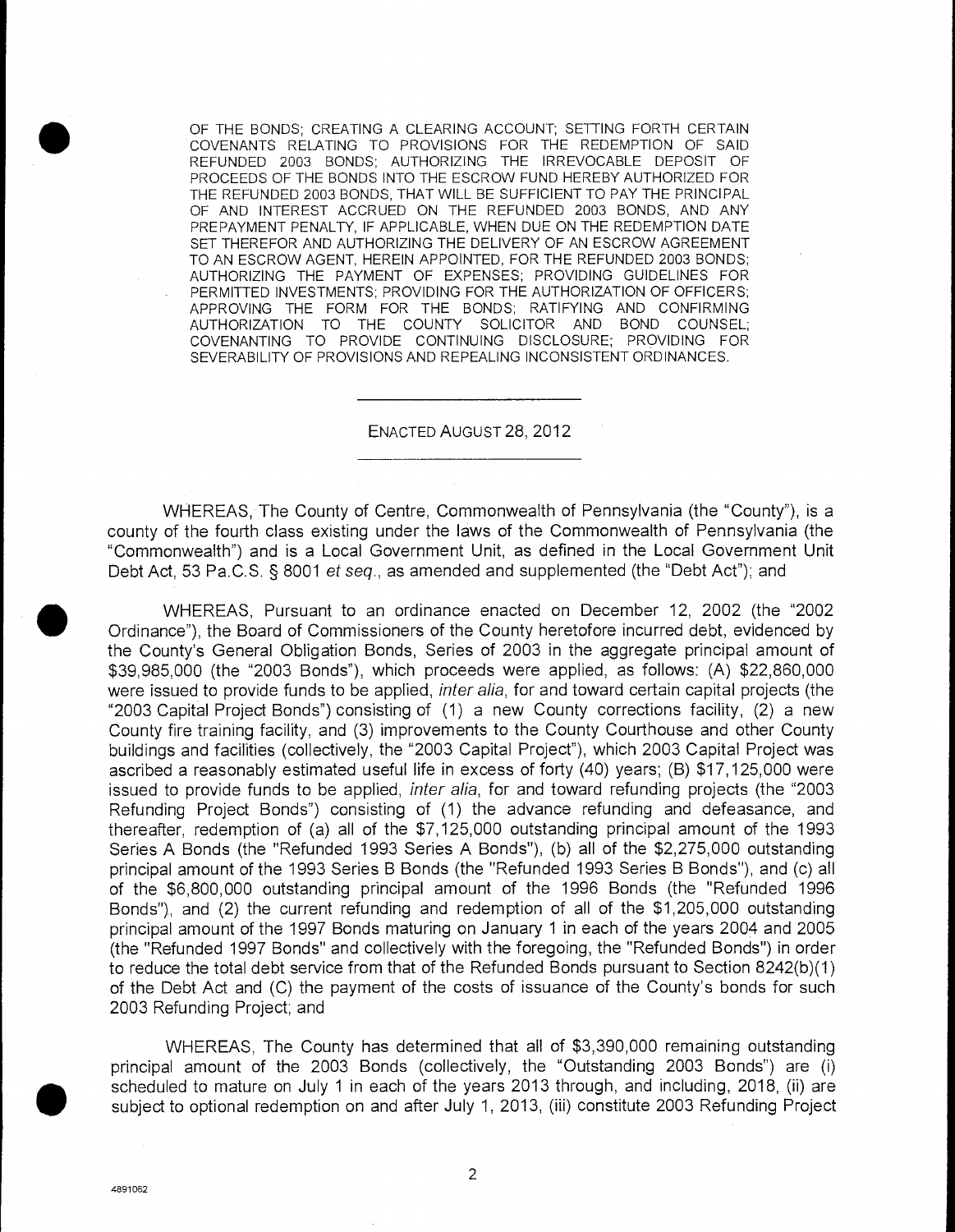Bonds the proceeds of which were applied in 2003 to advance refund prior debt of the County, and (iv) may not be advance refunded with proceeds of a tax-exempt debt issuance; and

WHEREAS, TO Bank, National Association, as successor to Commerce Bank, National Association, serves as paying agent for the 2003 Bonds (the "2003 Bonds Paying Agent"); and

WHEREAS, The Board of Commissioners of the County has determined to undertake a project, as such term is defined in the Debt Act, consisting of the advance refunding, defeasance and redemption of all of the Outstanding 2003 Bonds (hereinafter referred to as the "Refunded 2003 Bonds" and the undertaking of this refunding as the "2012 Refunding Project"), and together with the payment of the cost of issuing, the debt hereafter incurred to pay the 2012 Refunding Project are herein referred to, collectively, as the "2012 Project"; and

WHEREAS, The Board of Commissioners of the County desires to undertake the 2012 Refunding Project in order to reduce the total debt service from that of the Refunded 2003 Bonds pursuant to Section 8241 (b)(1) of the Debt Act; and

WHEREAS, The County intends to issue federally taxable, non-electoral general obligation bonds in the aggregate principal amount of \$3,620,000, in accordance with the terms of this Ordinance and the Debt Act, in order to fund the costs of the 2012 Project, as follows, Federally Taxable General Obligation Bonds, Series C of 2012, in the aggregate principal amount of \$3,620,000 (the "Bonds"), for the purpose of funding the 2012 Project; and

WHEREAS, PNC Capital Markets LLC, Wilkes-Barre, Pennsylvania, (the "Purchaser") has presented to the County a written contract as its proposal for the purchase of the Bonds (the "Bond Purchase Proposal"); and

WHEREAS, The County has heretofore authorized Eckert Seamans Cherin & Mellott, LLC, of Harrisburg, Pennsylvania, to act as its bond counsel with respect to legal matters associated with the financing of the 2012 Project; and

WHEREAS, The County desires to approve and authorize the 2012 Project, issuance of the Bonds, acceptance of the Bond Purchase Proposal, the form of bond for the Bonds, the appointment of a paying agent for the Bonds, to award the Bonds to the Purchaser and to incur federally taxable, non-electoral general obligation debt, in the maximum aggregate principal amount of \$3,620,000 pursuant to this Ordinance and the provisions of the Debt Act, to authorize the 2012 Refunding Project, to reaffirm the useful lives of the capital projects refunded with proceeds of the Refunded 2003 Bonds, to approve and authorize an escrow agreement, and an escrow fund thereunder, for the Refunded 2003 Bonds, the appointment of the 2003 Bonds Paying Agent as the escrow agent therefor, and to authorize such further provisions as are required by law for the issuance of general obligation debt and further actions by its officers and professional advisors consistent with this Ordinance, the Debt Act, and all other applicable law.

**NOW, THEREFORE, BE AND** IT **HEREBY IS ORDAINED** by the Board of Commissioners of the County of Centre that:

#### **SECTION 1. The 2012 Project.**

 $\bigcirc$  and  $\bigcirc$ The County hereby authorizes and approves the undertaking as a project, as defined in established by the Debt Act, the 2012 Project. The description of the 2012 Refunding Project contained in the recitals to this Ordinance are hereby incorporated into this Section by

4891062

 $\mathcal{L}_{\mathcal{A}}$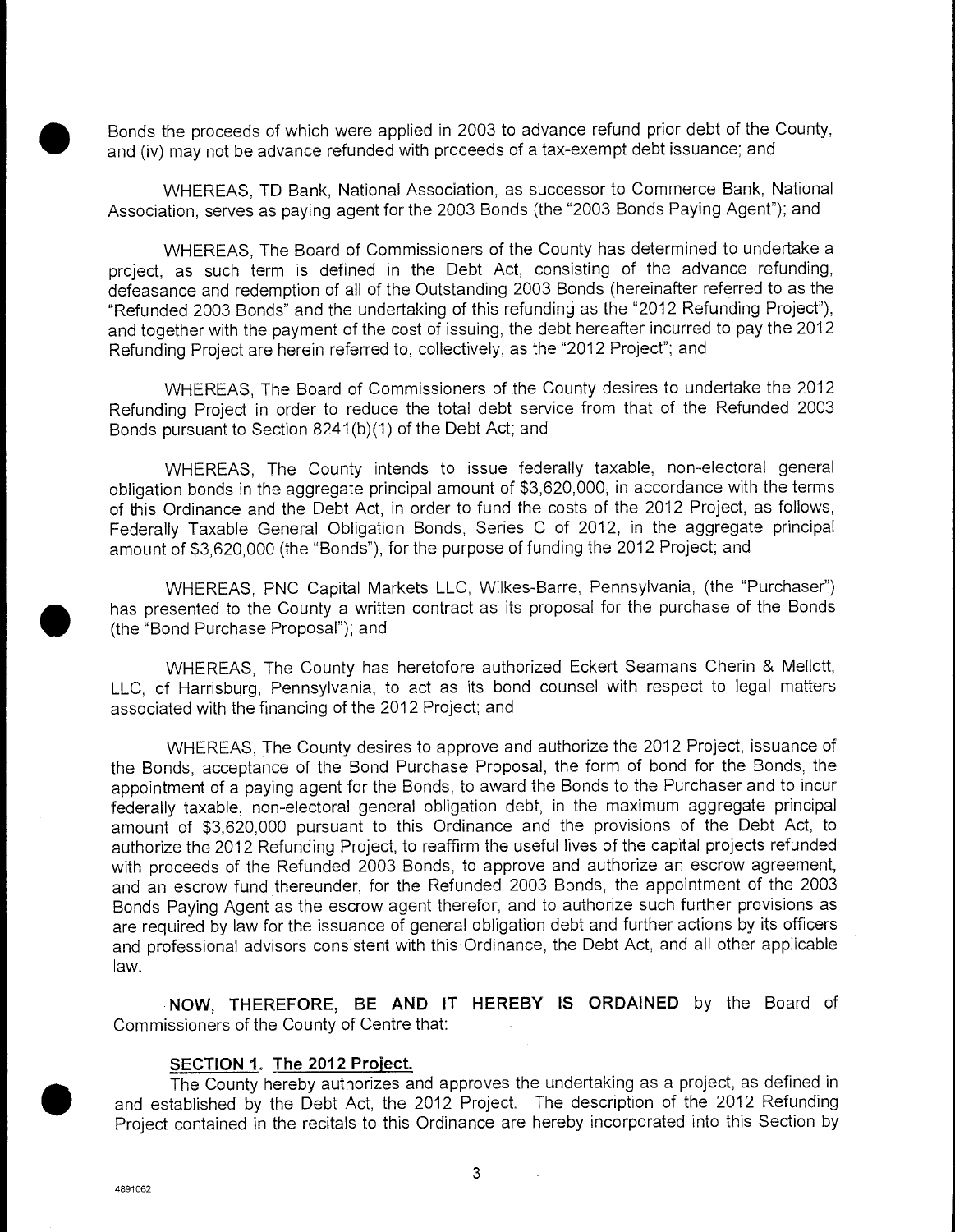reference as if set out at length. The foregoing recitals and all terms defined therein are incorporated herein, and such defined terms may hereafter be used as if set out at length.

#### **SECTION 2. Incurrence of Indebtedness and Purpose.**

For the purpose of providing funds for and toward the payment of costs, as such term is used in the Debt Act, of the 2012 Project, and the payment of the costs and expenses related to the issuance of the series of debt obligations, the incurring of federally taxable non-electoral debt by the County in the principal amount of \$3,620,000 is hereby authorized. Such debt shall be evidenced by the issue of said debt obligations, consisting of federally taxable, non-electoral, general obligation bonds of the County. The series shall be designated as the "County of Centre, Federally Taxable General Obligation Bonds, Series C of 2012," or such similar designation as is appropriate, in the aggregate principal amount of \$3,620,000 (the "Bonds"). The debt evidenced by the Bonds is being incurred for the purpose of financing the 2012 Refunding Project. The County estimates that the 2012 Refunding Project will be completed with the redemption the Refunded 2003 Bonds on or about July 1, 2013. The purpose of the 2012 Refunding Project, pursuant to Section 8241(b)(1) of the Debt Act, is to reduce total debt service over the remaining life of the Bonds as compared to the outstanding debt on the Refunded 2003 Bonds.

#### **SECTION 3. Approval of Private Sale By Negotiation.**

After considering the advantages and disadvantages of the manners of sale of the Bonds permitted by the Debt Act and of current market conditions, the Board of Commissioners hereby determines that a private sale by negotiation is in the best financial interest of the County.

#### **SECTION 4. Acceptance of Bond Purchase Proposal.**

The Bond Purchase Proposal presented by the Purchaser to the Board of Commissioners at the meeting at which this Ordinance has been enacted is hereby accepted. Sale of the Bonds is hereby awarded and sold to the Purchaser at a negotiated sale at the price stated on Schedule A, which is attached hereto and incorporated herein by reference as if set out here at length. The Chairman, or Vice Chairman, of the Board of Commissioners and the Chief Clerk, or the Deputy Chief Clerk, being proper officers of the County ("Proper Officers"), are authorized and directed to execute, attest and affix the Seal of the County to the accepted Bond Purchase Proposal, and thereafter, to deliver or cause the delivery of the accepted Bond Purchase Proposal to the Purchaser. Hereinafter, the Bond Purchase Proposal shall be referred to as the "Bond Purchase Contract." One counterpart of the accepted Bond Purchase Contract shall be filed with the records of the County.

#### **SECTION 5. Maturities, Interest Rates and Original Issue Discount.**

The Bonds shall bear interest, shall mature and shall be sold, if applicable, with Original Issue Discount and premium, as set forth on Schedule A, attached hereto and incorporated herein by reference.

#### **SECTION 6. Appointment of Paying Agent, Registrar and Sinking Fund Depository.**

TD Bank, National Association, is hereby appointed Paying Agent ("Paying Agent") and Registrar ("Registrar") for the Bonds and Sinking Fund Depository ("Sinking Fund Depository") for the Bonds Sinking Fund created hereby. The Chairman or the Vice Chairman, or any other • Proper Officer of the County designated by either of the foregoing officers, is hereby authorized and directed to contract with TD Bank, National Association, having a corporate trust office in Philadelphia, Pennsylvania, for its services as Sinking Fund Depository, Paying Agent and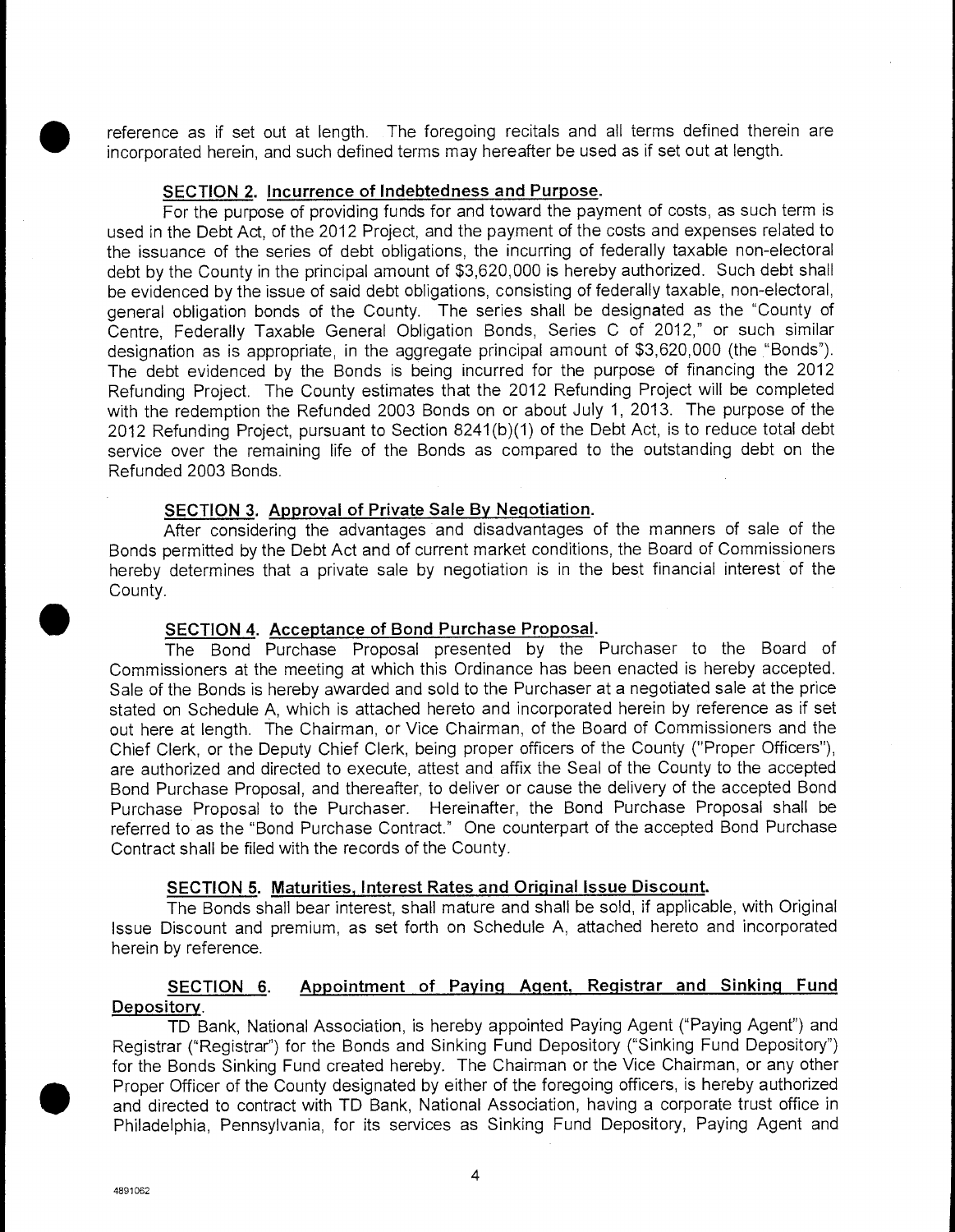Registrar at such initial and annual charges as shall be appropriate and reasonable for such services. The County may, by resolution, from time to time appoint a successor Paying Agent, Sinking Fund Depository or Registrar to fill a vacancy or for any other reason.

#### **SECTION 7. Forms of Bond, Interest Payment Dates and Record Dates.**

The Bonds shall be issued in fully registered form without coupons and shall be numbered in such manner as may be satisfactory to the County and the Paying Agent. Pursuant to recommendations promulgated by the Committee on Uniform Security Identification Procedures, "CUSIP" numbers may be printed on the Bonds. Each Bond shall be dated as of September 27, 2012, the date of issue and delivery thereof, and shall be issued in denominations of \$5,000 or any whole multiple thereof.

The Bonds shall bear interest payable initially on January 1, 2013 and on each January I and July 1 (each, an "Interest Payment Date") thereafter, from the Interest Payment Date, as the case may be, next preceding the date of registration and authentication of each Bond, unless: (a) such Bond is registered and authenticated as of an Interest Payment Date, in which event such Bond shall bear interest from such Interest Payment Date; or (b) such Bond is registered and authenticated after a Record Date (hereinafter defined) and before the succeeding Interest Payment Date, in which event such Bond shall bear interest from such succeeding Interest Payment Date; or (c) such Bond is registered and authenticated prior to the Record Date (hereinafter defined) preceding January 1, 2013 in which event such Bond shall bear interest from September 27, 2012; or (d) as shown by the records of the Paying Agent, interest on such Bond shall be in default, in which event such Bond shall bear interest from the date on which interest was last paid on such Bond until the principal sum hereof is paid.

If the date for payment of the principal of, premium, if any, or interest on any Bond shall be a Saturday, Sunday, legal holiday or a day on which banking institutions in the Commonwealth are authorized or required by law or executive order to close, then the date of such payment shall be the next succeeding day which is not a Saturday, Sunday, legal holiday or a day on which banking institutions are authorized or required to close, and payment on such subsequent day shall have the same force and effect as if made on the nominal date established for such payment.

The term "Record Date" with respect to any Interest Payment Date shall mean the fifteenth (15<sup>th</sup>) day (whether or not a business day) next preceding such Interest Payment Date. The person in whose name any Bond is registered at the close of business on any Record Date with respect to any Interest Payment Date shall be entitled to receive the interest payable on such Interest Payment Date notwithstanding the cancellation of such Bond upon any transfer or exchange thereof subsequent to such Record Date and prior to such Interest Payment Date, except if and to the extent that the County defaults in the payment of the interest due on such Interest Payment Date, in which case such defaulted interest shall be paid to the persons in whose names outstanding Bonds are registered at the close of business on a special record date established by the Paying Agent, notice of which shall have been mailed to all registered owners of Bonds not less than ten (10) days prior to such date. Such notice shall be mailed to the persons in whose names the Bonds are registered at the close of business of the fifth (5th) day preceding the date of mailing.

#### **SECTION 8. Bond Register, Registrations and Transfer.**

The County shall cause to be kept at the designated corporate trust office of the Paying Agent a register ("Bond Register") in which, subject to such reasonable regulations as it may prescribe, the County shall provide for the registration of Bonds and the registration of transfers

4891062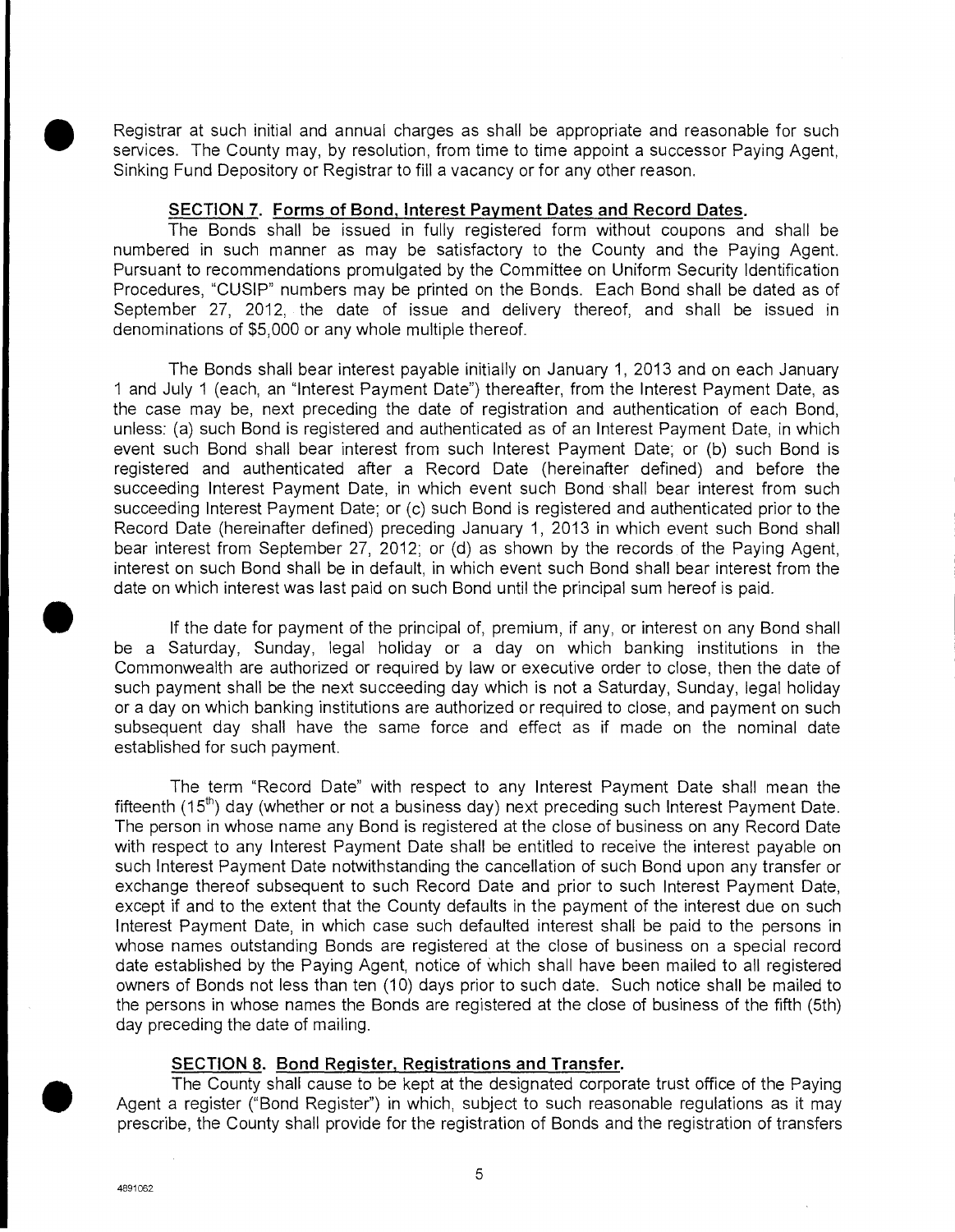and exchanges of Bonds. No transfer or exchange of any Bond shall be valid unless made at such office and registered in the Bond Register.

Upon surrender of any Bond at the designated corporate trust office of the Paying Agent for registration of transfer, the County shall execute and the Paying Agent shall authenticate and deliver in the name of the transferee or transferees, a new Bond or Bonds of any authorized denomination, of the same interest rate and maturity and series, and in the same aggregate principal amount as the Bond so surrendered.

Any Bond shall be exchangeable for other Bonds of the same maturity and interest rate and series, in any authorized denomination, in an aggregate principal amount equal to the principal amount of the Bond or Bonds presented for exchange. Upon surrender of any Bond for exchange at the designated corporate trust office of the Paying Agent, the County shall execute and the Paying Agent shall authenticate and deliver in exchange therefor the Bond or Bonds which the owner making the exchange shall be entitled to receive.

All Bonds issued upon any registration of transfer or exchange shall be valid obligations of the County, evidencing the same debt and entitled to the same benefits under this Ordinance as the Bonds surrendered for such registration of transfer or exchange.

Every Bond presented or surrendered for registration of transfer or exchange shall be duly endorsed, or be accompanied by a written instrument of transfer, in form and with guaranty of signature satisfactory to the County and the Registrar, duly executed by the registered owner thereof or his duly authorized agent or legal representative.

No service charge shall be made for any transfer or exchange of any Bond, but the County may require payment of a sum sufficient to cover any tax or other governmental charge that may be imposed in connection with any transfer or exchange of Bonds.

The County shall not be required to: (a) issue, or register the transfer or exchange of, any Bond during a period of fifteen (15) business days before any date of selection of Bonds to be redeemed and ending on the close of business on such date on which the applicable notice of redemption is given; or (b) register the transfer or exchange of any Bond after it has been selected for redemption, in whole or in part, until after the date fixed for redemption.

#### **SECTION 9. Execution and Authentication.**

The Bonds shall be executed on behalf of the County by the Chairman or the Vice Chairman of the Board of Commissioners, and shall have the corporate seal of the County affixed thereto (or a facsimile thereof), duly attested by the Chief Clerk and said officers are hereby authorized and directed to execute the Bonds. Any member of the Board of Commissioners not hereby required to execute the Bonds may, nevertheless, execute the Bonds, and any such member of the Board of Commissioner shall, likewise, constitute a Proper Officer. The Bonds shall be authenticated by the manual execution of the Certificate of Authentication by a duly authorized officer of the Paying Agent. No Bond shall be valid until such Certificate of Authentication shall have been duly executed by the Paying Agent and such authentication shall be conclusive and the only proof that any Bond has been issued pursuant to this Ordinance and is entitled to any benefits conferred thereon under the provisions of this Ordinance. To the extent that any one signature on a Bond including the signature of an officer • of the Paying Agent) is manual, all other signatures may be by facsimile. The Chairman of the Board of Commissioners or Chief Clerk or any of such officers is hereby authorized and directed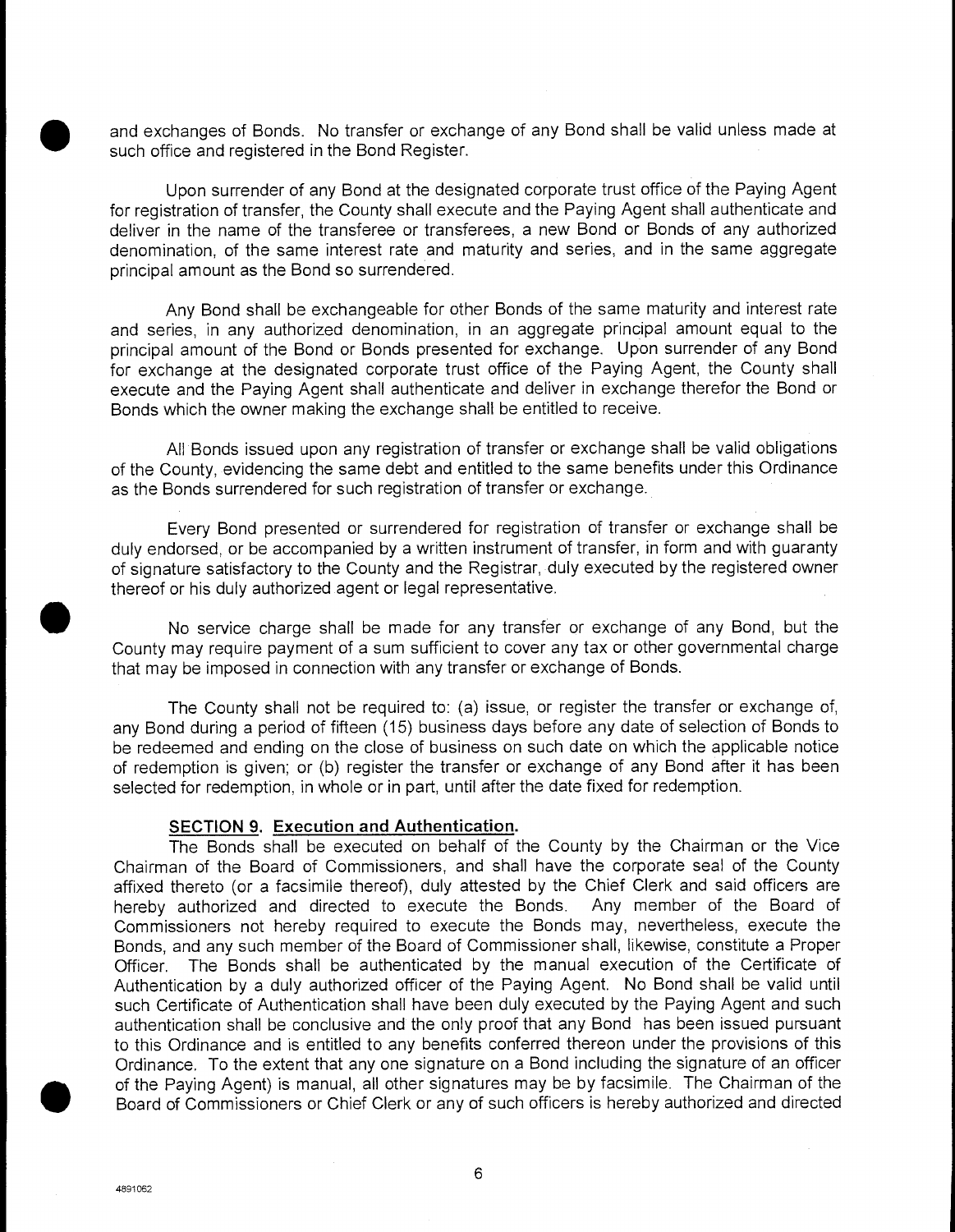to deliver, or cause the delivery of, the Bonds to the Purchaser and receive payment therefor on<br>behalf of the County after sale of the same in the manner required by law and this Ordinance.<br>SECTION 10. Book-Entry Only Reg behalf of the County after sale of the same in the manner required by law and this Ordinance.

#### **SECTION 10. Book-Entry Only Registration.**

The County authorizes and approves the sale and purchase of the Bonds as book-entry only obligations with The Depository Trust Company, New York, New York ("DTC"). If required, Proper Officers of the County are authorized and directed to execute DTC's Letter of Representations, in substantially the form submitted to the County for execution, and such other documents as shall be necessary to complete the sale of the Bonds as book-entry obligations.

The Bonds, upon original issuance, are expected to be issued in the form of a single, fully registered bond or note for each maturity, in denominations equal to the principal amount of Bonds of such series maturing on each such date, and shall be delivered, physically or constructively, to DTC or its nominee, CEDE & CO, pursuant to arrangements between DTC and the Paying Agent. Each such Bond shall be registered on the registration books kept by the Paying Agent, as registrar and transfer agent, in the name of DTC or, at DTC's option, in the name of CEDE & CO, as DTC's nominee, and no beneficial owners thereof will receive certificates representing their respective interest in such Bonds. Purchaser shall initially provide to the Paying Agent a list of the registered owners (beneficial owners under the book-entry only system) which list shall be continuously updated so long as the Bonds are issued under the book-entry only system. For purposes of this Ordinance, so long as the Bonds are issued under the book-entry only system, the registered owners shall mean the beneficial owners under the book-entry only system, and, where necessary, DTC or its nominee, CEDE & CO.

So long as any of the Bonds are registered in the name of DTC or its nominee, CEDE & CO., to the extent available, the Paying Agent shall transfer, on each Interest Payment Date, the amount of interest and principal, as applicable, due on each such date to DTC, at the addresses set forth in the Letter of Representation, which amounts so transferred, shall be, on the interest and principal payment date, at the principal office of DTC, "good funds next day." All payments made by the Paying Agent to DTC or its nominee shall fully satisfy the County's obligations to pay principal and interest, or maturity amount, as applicable, and any applicable redemption premium, on such Bonds to the extent of such payments, and no beneficial owner of any interest in any Bond registered in the name of DTC or its nominee shall have any recourse against the County hereunder for any failure by DTC or any participant therein to remit such payments to the beneficial owners of such Bonds.

So long as DTC or its nominee, CEDE & CO., is the registered owners of the Bonds, if all or less than all of the Bonds of a particular series and maturity are to be redeemed, the Paying Agent shall notify DTC within the time periods described in the Letter of Representation. If less than all of the Bonds of a particular series and maturity are to be redeemed, the Bonds to be redeemed shall be selected by the County in any order the County may decide and within a maturity by lot selected by DTC. In the event that DTC or its nominee, CEDE & CO., is not the registered owner of the Bonds, then the selection by lot within a maturity of the Bonds to be redeemed shall be made by the Paying Agent. Any such redemption shall be upon payment of the principal amount to be redeemed, together with accrued interest to the date fixed for redemption.

The County or DTC may elect to terminate the book-entry only system with respect to the Bonds by giving notice to the Paying Agent in accordance with DTC's Letter of Representations. Upon termination of the book-entry only system, bond and note certificates are required to be printed and delivered in accordance with this Ordinance.

4891062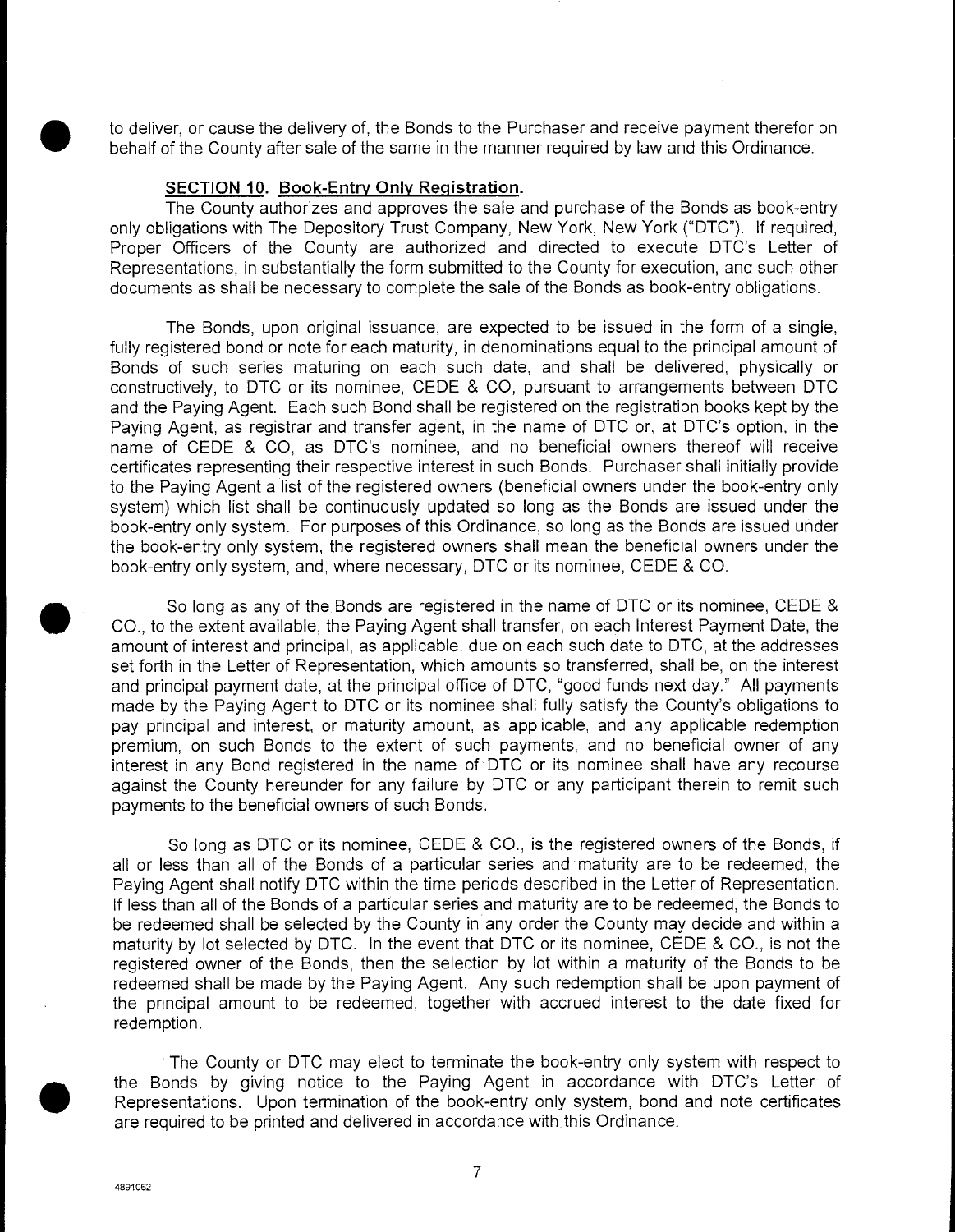Upon termination of the book-entry only system, this Section, as applicable to the bookentry only system, shall become null and void. All other Sections of this Ordinance shall remain in full force and effect with regard to the Bonds.

#### **SECTION II. General Obligation Covenant.**

The Bonds are hereby declared to be general obligations of the County. The County hereby covenants with the registered owners from time to time of the Bonds outstanding pursuant to this Ordinance that it will include the amount of the debt service as specified in this Section on the Bonds for each fiscal year in which such sums are payable, in its budget for that year, will appropriate such amounts for such payments and will duly and punctually pay or cause to be paid the principal of the Bonds and the interest thereon on the dates, at the places and in the manner stated therein, according to the true intent and meaning thereof, and for such budgeting, appropriation and payment, the County does hereby pledge its full faith, credit and taxing power. The amount of the debt service, which the County hereby covenants to pay on the Bonds in each year, is shown on Schedule B, which is attached hereto and incorporated herein by reference as if set out here at length. As provided in the Debt Act, the foregoing covenants are specifically enforceable.

#### **SECTION 12. Redemption.**

(a) Optional Redemption. No Bond constituting one of the Bonds is subject to redemption prior to maturity at the option of the County.

(b) Mandatory Redemption.<br>
mandatory sinking fund redemption. Mandatory Redemption. No Bond constituting one of the Bonds is subject to

#### **SECTION 13. 2012 Bonds Sinking Fund.**

Deposit. There hereby is established with the Sinking Fund Depository a sinking fund to be known as County of Centre, Federally Taxable General Obligation Bonds, Series C of 2012 Sinking Fund (the "2012 Bonds Sinking Fund").

The County covenants to deposit, and the Treasurer is hereby authorized and directed to deposit, as follows into the 2012 Bonds Sinking Fund (A) on or before each Interest Payment Date, so long as the Bonds remain outstanding, amounts sufficient to pay the interest due on such dates on the Bonds then outstanding, and (B) on or before July 1, 2013, and on or before each July 1 thereafter, so long as the Bonds remain outstanding, amounts sufficient to pay the principal of the Bonds due on each such date at maturity or pursuant to the mandatory redemption requirements hereof.

Should the amounts covenanted to be paid into the 2012 Bonds Sinking Fund be, at any time, in excess of the net amounts required at such time for the payment of interest and principal of the Bonds, whether by reason of funds already on deposit in the 2012 Bonds Sinking Fund, or by reason of the purchase of any Bonds, or for some similar reason, the amounts covenanted to be paid may be reduced to the extent of the excess.

(b) Credit for Bonds Delivered. The County may satisfy any part of its obligations with respect to subsection (a) above by delivering to the Paying Agent and Sinking Fund • Depository, for cancellation, Bonds, as appropriate, maturing or subject to mandatory redemption, as applicable, on the date on which such deposit is required. The County shall receive credit against such deposit for the face amount of the Bonds so delivered, provided that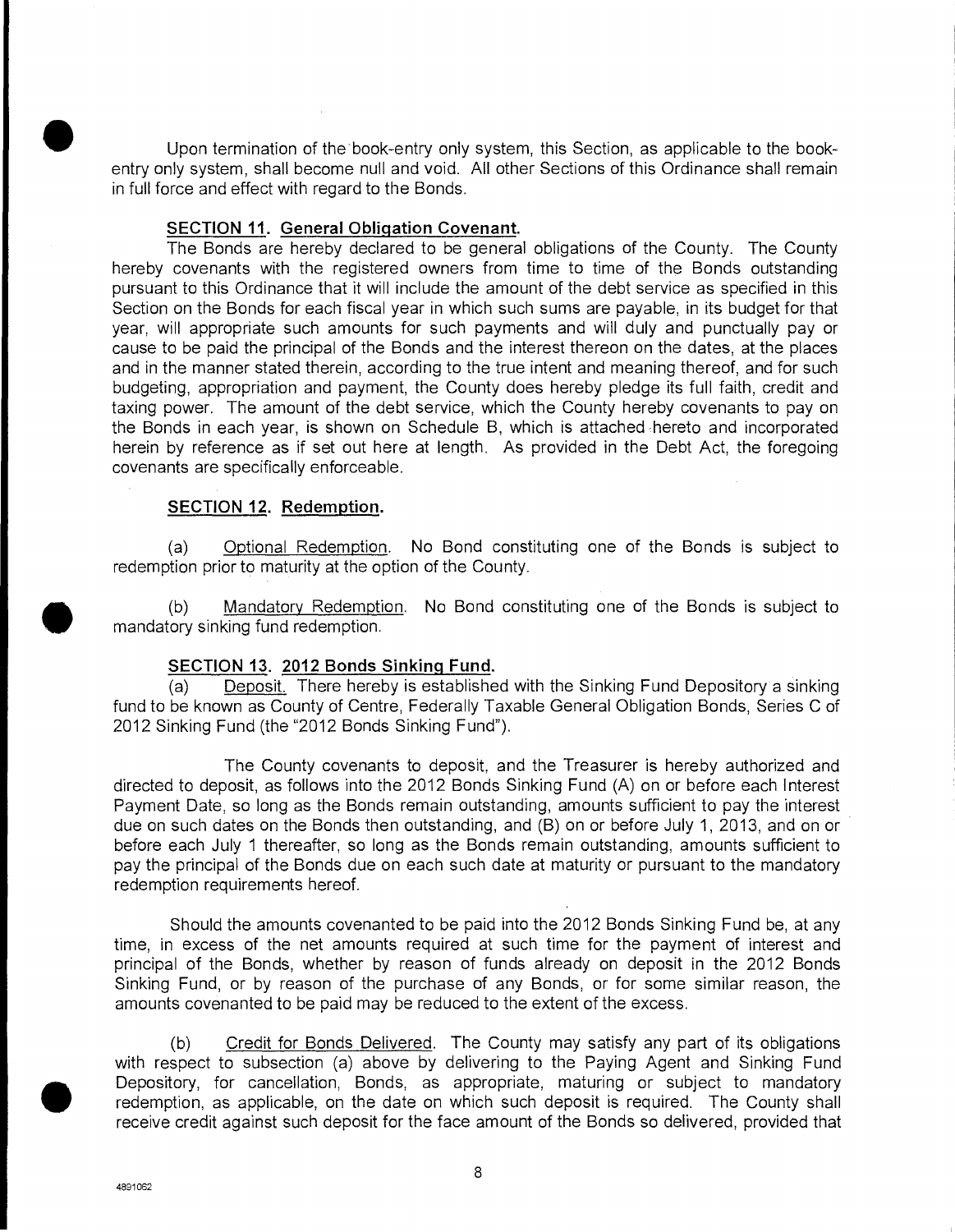such Bonds are delivered to and received by the Paying Agent and Sinking Fund Depository (i) on or before the maturity date of the Bonds, as applicable, for which credit is requested, in the case of a deposit required for the payment of Bonds, as applicable, at maturity, or (ii) in the case of a deposit required to be made on a Mandatory Redemption Date, with respect to the Bonds, no later than 60 days prior to the Mandatory Redemption Date for which credit is requested.

(c) Application of Funds. All sums in the 2012 Bonds Sinking Fund shall be applied exclusively to the payment of principal and interest covenanted to be paid by Section 11 hereof as the same from time to time become due and payable and the balance of said moneys over and above the sum so required shall remain in the 2012 Bonds Sinking Fund, to be applied to the reduction of future required deposits; subject, however, to investment or deposit at interest as authorized by law and as permitted by Section 24 hereof. The 2012 Bond Sinking Fund shall be kept as separate account at the aforementioned corporate trust office of the Sinking Fund Depository. The Sinking Fund Depository, without further authorization other than as herein contained, shall pay from the moneys in the 2012 Bonds Sinking Fund the interest on the Bonds, as and when due to the registered owners on the appropriate Record Date and principal of the Bonds, as and when the same shall become due, to the registered owners thereof.

#### **SECTION 14. Disposition of Proceeds.**

(a) 2012 Bonds Clearing Account. All proceeds of the Bonds derived from the sale thereof and delivered to the Paying Agent shall be deposited in the 2012 Bonds Clearing Account created pursuant to Section 21 hereof and shall be and hereby are appropriated substantially to payment of the cost of the 2012 Project, including but not limited to payment of the costs and expenses of preparing, marketing, and issuing the Bonds, and shall not be used for any other purposes, except as to any insubstantial amounts of money which may remain after fulfilling the purposes set forth herein, which minor amounts of remaining moneys shall promptly upon their determination be deposited in the 2012 Bonds Sinking Fund and used for the payment of interest on the 2012 Bonds.

(b) Use of Proceeds. Notwithstanding any other provision of this Section, proceeds of the Bonds may be used for purposes other than those enumerated in this Ordinance; provided that, the County shall have first complied with the applicable provision of the Debt Act and the Code (as hereinafter defined), respectively, regarding a change in the use of proceeds.

#### **SECTION 15. Cost and Realistic Useful Life.**

(a) Reasonable cost estimates have been obtained for the 2012 Project from advisers and professional consultants, each of whom is qualified by education, training and experience to provide such estimates. The cost estimate of the 2012 Project has been estimated to be, approximately, \$3,620,000.

(b) With respect to the 2003 Refunding Project, the County affirms the estimated useful life thereof established by each of the ordinances authorizing issuance of, respectively, the Refunded Bonds, as identified in the Recitals hereto, and expressly set forth in the 2002 Ordinance; the 2012 Refunding Project does not extend the final maturity or the weighted average maturity of the Refunded 2003 Bonds.

 $(c)$  In accordance with Section 8142 $(b)(2)$  of the Debt Act, and after giving effect to the provisions of Section 8142(d) of the Debt Act, the maturities of the Bonds have been fixed so that principal of the Bonds, together with all of the County's other outstanding debt, will be

 $\bullet$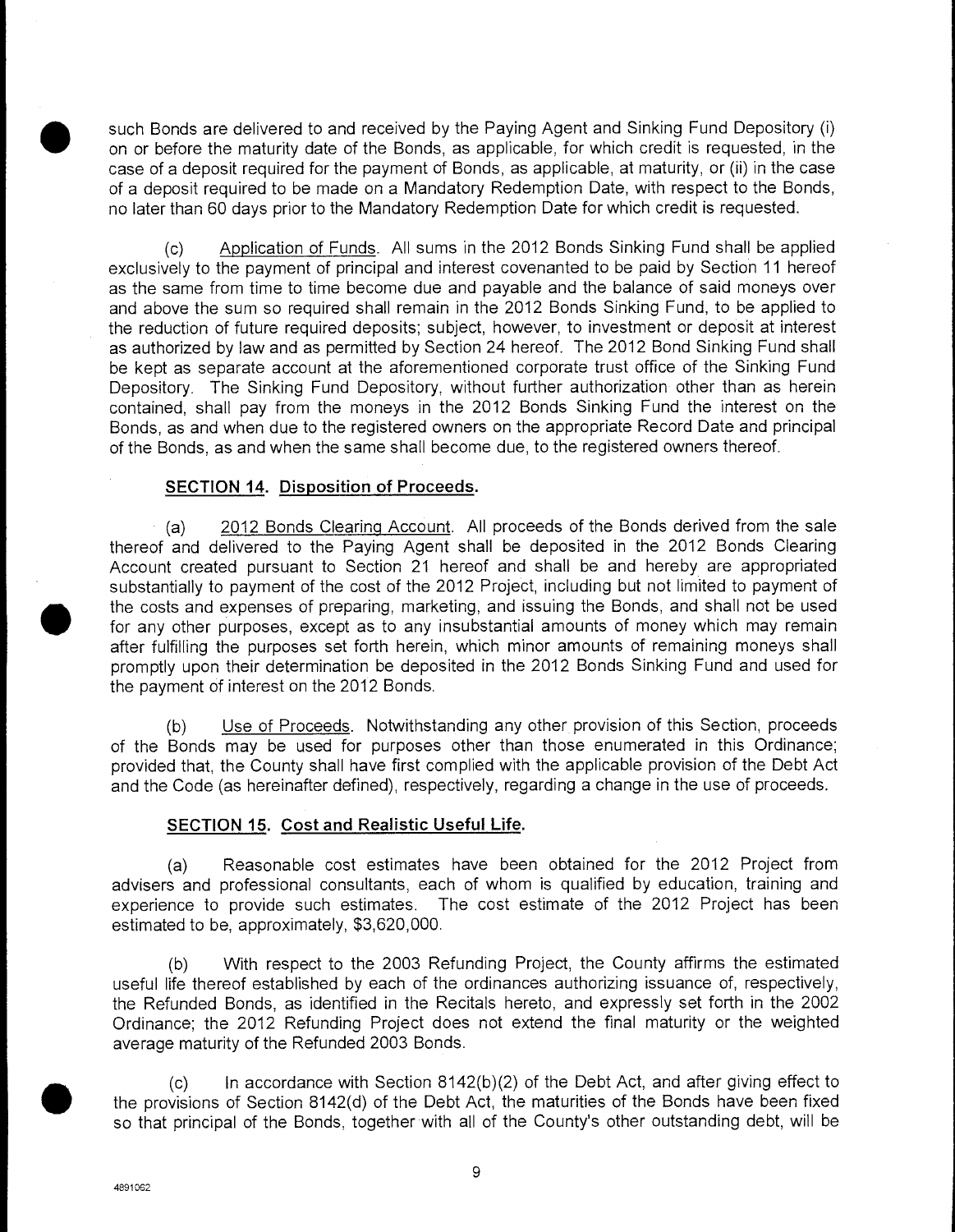amortized on an approximately level annual debt service plan. Attached hereto, and made a part hereof is a composite schedule showing the debt service for all of the County's outstanding debt issuesses (the "Combined Debt debt issuances (the "Combined Debt Service Schedule"). The Combined Debt Service Schedule shows, first, the annual debt service for the Bonds and second, the annual debt service for all other existing debt (including electoral and lease rental debt) and the combined total debt (See Schedule C).

**SECTION** *16.* **Internal Revenue Code.** The Bonds are hereby authorized for issuance as an issue not exempt from federal taxation pursuant to the Internal Revenue Code of 1986, as amended, and regulations promulgated and adopted thereunder (the 'Code"). Accordingly, the County is not required to comply with Section 103, and all other applicable Sections, of the Code as they apply to the issuance of municipal debt the interest on which is exempt from federal taxation.

#### **SECTION 17. Advertising.**

The action of the officers and officials of the County in advertising a summary of this Ordinance, as required by law, is ratified and confirmed. The officers and officials of the County or any of them, are authorized and directed to advertise a notice of enactment of this Ordinance in a newspaper of general circulation in the County within 15 days after final enactment. The Chief Clerk is hereby directed to make a copy of this Ordinance available for inspection by any citizen during normal office hours. Solution of the orientation and directed to properties and officials of the County in advertising a summary of this<br>
Cridinance, as required by law, is ratified and confirmed. The officers and officials of the County<br>
or a

#### **SECTION 18. Filing with Department of Community and Economic Development.**

The Chairman of the Board of Commissioners and the Chief Clerk are hereby authorized Development (the "Department"), in accordance with the Debt Act, a transcript of the proceedings relating to the issuance of the Bonds including the Debt Statement and Borrowing Base Certificate required by Section 8110 of the Debt Act, and to take other necessary action, and to prepare and file all necessary documents with the Department including, if necessary or desirable, any statements required to exclude any portion of the debt evidenced by the Bonds from the appropriate debt limit as self-liquidating or subsidized debt.

#### **SECTION 19. General Authorization.**

Proper Officers and, as directed by Proper Officers, officials of the County are hereby authorized and directed to execute and deliver such other documents and to take such other action as may be necessary or appropriate in order to effect the execution, issuance, sale and delivery of the Bonds, all in accordance with this Ordinance.

#### **SECTION 20. Official Statement.**

The Preliminary Official Statement prepared with respect to the Bonds is hereby approved. The Chairman of the Board of Commissioners is hereby authorized to execute and approve a final Official Statement relating to the Bonds provided that the final Official Statement shall have been approved by the County Solicitor. The distribution of the Preliminary Official Statement is hereby ratified and the Purchaser is hereby authorized to use the Preliminary and the final Official Statements in connection with the sale of the Bonds. The Board of Commissioners deems the Preliminary Official Statement to be final for the purposes of Securities and Exchange Commission Rule 15c2-12(b)(1), except for certain information which has been omitted in accordance with such Rule and which will be supplied with the final Official Statement,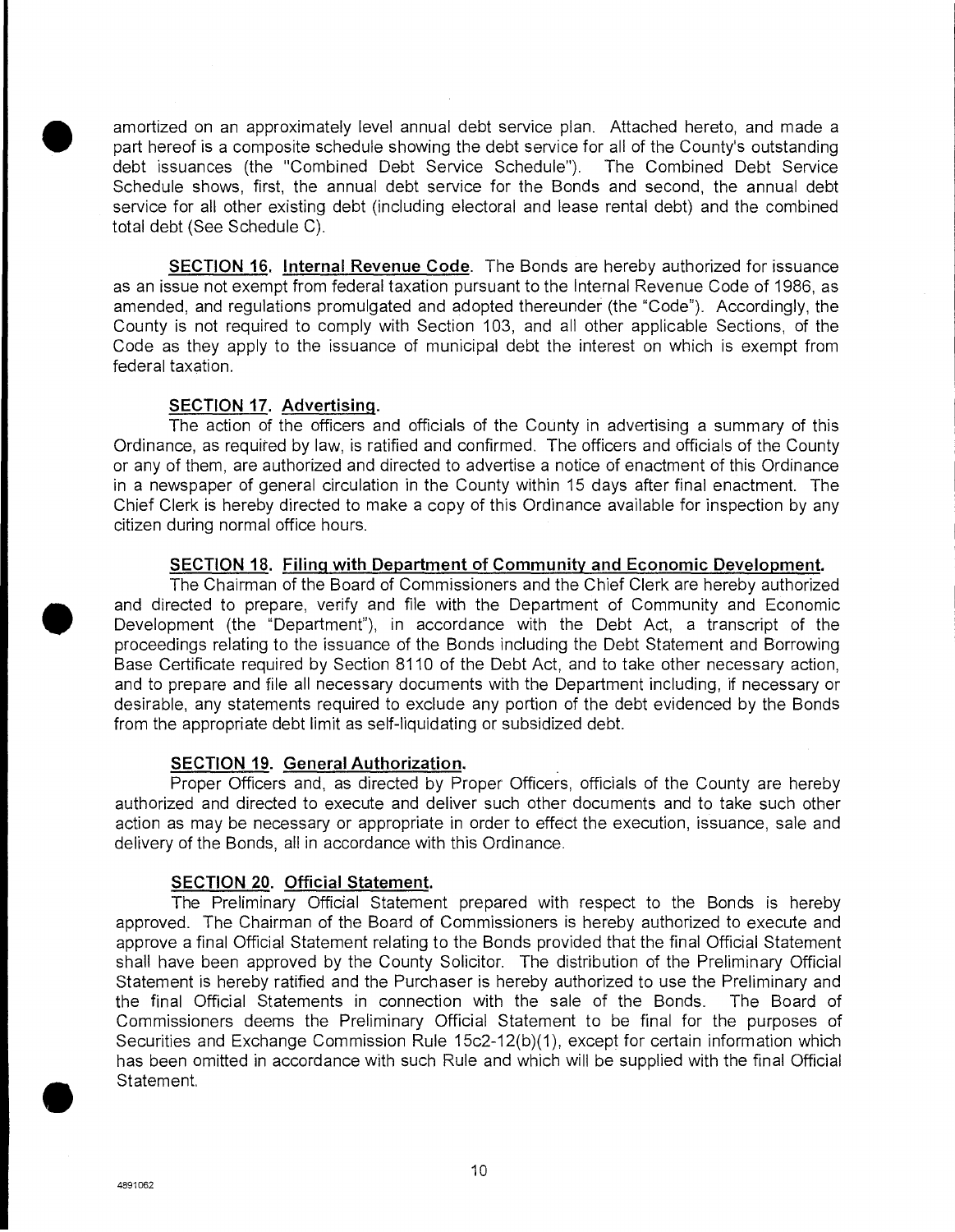# **<u>SECTION 21</u>. Clearing Account; Escrow Fund <br>
(a) Clearing Account. The County hereby**

The County hereby creates with the Paying Agent a special fund to be known as the County of Centre 2012 Bonds Clearing Account (the "2012 Bonds Clearing Account"), which shall be held as a trust fund for the benefit of the County until disbursed in accordance with the provisions hereof. The County shall deliver the net proceeds (including accrued interest, if any) derived from the sale of the Bonds to the Paying Agent for deposit to the Clearing Account. Upon written direction from the County signed by Proper Officers of the County, the Paying Agent shall out of the 2012 Bonds Clearing Account: pay the costs and expenses of issuance allocable to the Bonds, transfer the amount of accrued interest, if any, to the 2012 Bonds Sinking Fund, transfer proceeds of the Bonds in the amount designated by the County to the escrow fund described in subsection (b) below as required to defease and redeem the Refunded 2003 Bonds.

The written direction from the County shall state the specific amount to be paid from the Clearing Account, the names of the respective payees, the purpose for which the expenditure has been incurred, or the purpose of the transfer, whichever is applicable, and shall contain a certification that each item of expense for which payment has been requested has been properly incurred and is then unpaid, and that each transfer which is requested is in accordance with the provisions of this Ordinance.

(b) Refunded 2003 Bonds Escrow Fund.The County hereby appoints TD Bank, National Association, who is the paying agent and sinking fund depository for the Refunded 2003 Bonds, as escrow agent (the "Escrow Agent"), under an escrow agreement, hereinafter • defined, and hereby creates an escrow fund with respect to the Refunded 2003 Bonds (the "Refunded 2003 Bonds Escrow Fund"), necessary to effectuate the refunding, defeasance and redemption of the Refunded 2003 Bonds. Proper Officers of the County are authorized and directed to execute, attest and deliver, as appropriate, on behalf of the County, with the Escrow Agent, an irrevocable escrow agreement with respect to the Refunded 2003 Bonds in the form hereinafter approved (the "Refunded 2003 Bonds Escrow Agreement") providing for, inter alia, the establishment of the Refunded 2003 Bonds Escrow Fund, the investment and application of moneys to be deposited therein and such other provisions as are necessary and appropriate in connection with the defeasance and redemption of the Refunded 2003 Bonds as contemplated by this Ordinance. The Refunded 2003 Bonds Escrow Agreement shall further provide for the payment of (i) interest accrued on the Refunded 2003 Bonds due and payable on January 1, 2013 and July 1, 2013, (ii) the principal of the Refunded 2003 Bonds due and payable at maturity on July 1, 2013, and (iii) the principal of all of the remaining outstanding amount of the Refunded 2003 Bonds, prior to maturity, on July 1, 2013, being all of the Refunded 2003 Bonds scheduled to mature on and after July 1, 2014, and after final payment, any moneys and funds remaining on deposit in the Refunded 2003 Bonds Escrow Fund shall be paid over to the County for deposit into the 2012 Bonds Sinking Fund and applied as set forth in Section 12, hereof. The Refunded 2003 Bonds Escrow Agreement shall be in form and substance and contain such provisions as are satisfactory to the Escrow Agent, bond counsel, the County Solicitor and the Proper Officers of the County executing the same and such form hereby is approved.

#### **SECTION 22. Payment and Redemption of Refunded 2003 Bonds.**

(a) Refunded 2003 Bonds Identified. In accordance with this Ordinance and the Bond Purchase Contract, the Refunded 2003 Bonds constitute all of the Outstanding 2003 Bonds, scheduled to mature on July 1 in each of the years 2013 through, and including, 2018.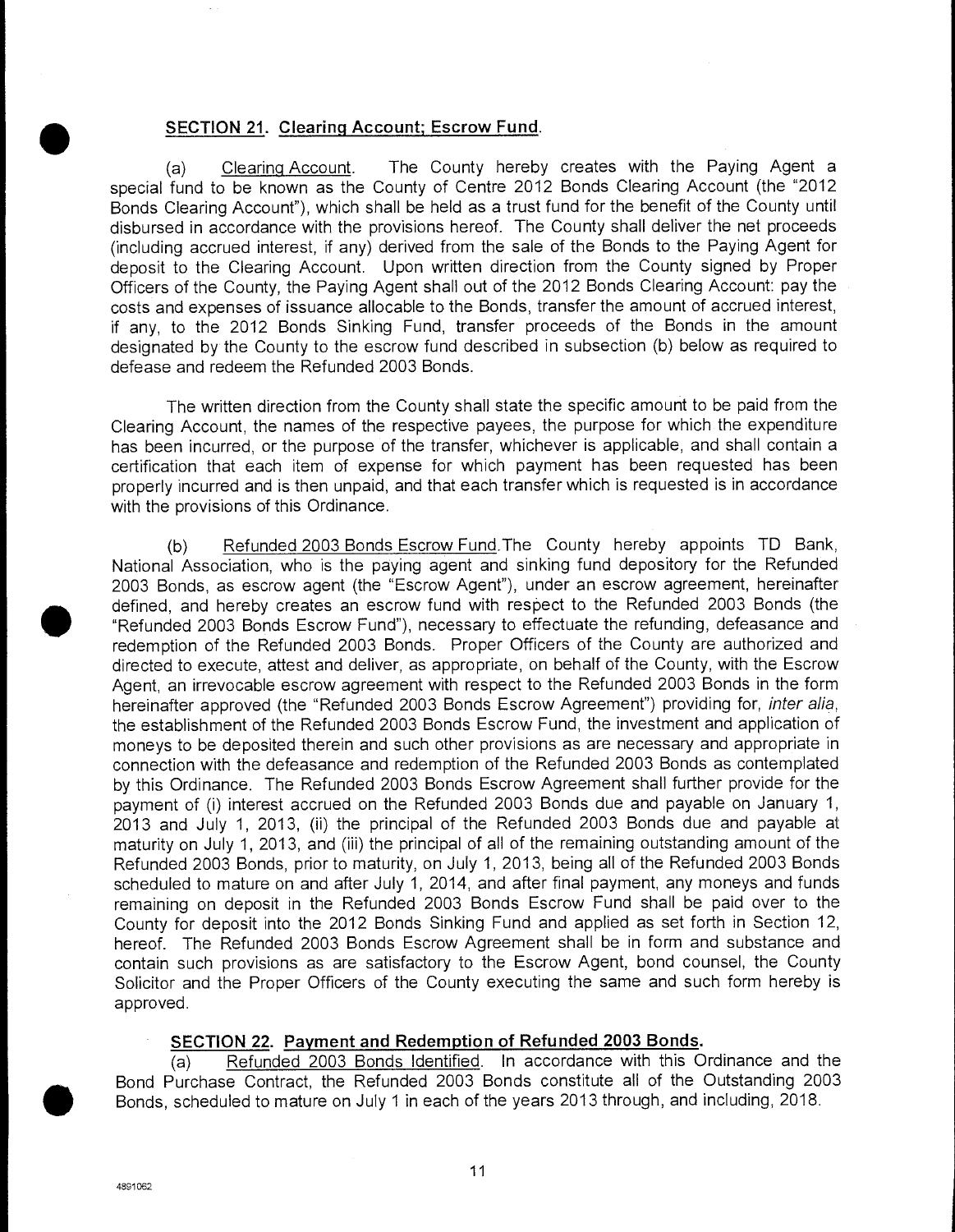(b) Redemption Call and Notice. The County hereby calls for redemption, at a price<br>of 100% of the principal amount plus accrued interest, all of the Refunded 2003 Bonds maturing<br>or subject to mandatory sinking fund redempt of 100% of the principal amount plus accrued interest, all of the Refunded 2003 Bonds maturing or subject to mandatory sinking fund redemption on and after July 1, 2013, in accordance with the dates set forth in subsection (a). The County hereby irrevocably directs payment from moneys to be available for such purpose in the Clearing Account, and transferred therefrom to the Refunded 2003 Bonds Escrow Fund for redemption of the Refunded 2003 Bonds on July 1, 2013, the date fixed for redemption of the Refunded 2003 Bonds (the "Refunded 2003 Bonds Redemption Date"), together with and interest accrued thereon and payable on the Refunded 2003 Bonds Redemption Date. The County directs the Escrow Agent to deliver in accordance with the provisions of the Refunded 2003 Bonds Escrow Agreement (A) immediately upon issuance of the Bonds, a Notice of Refunding, which Notice of Refunding shall be in such form as bond counsel and the Escrow Agent shall hereafter agree, and (B) a Notice of Redemption to the registered owners of the Refunded 2003 Bonds defeased in accordance with provisions of the Refunded 2003 Bonds Escrow Agreement.

#### **SECTION 23. Payment of Expenses.**

All expenses incurred in connection with issuance of the Bonds shall be paid out of the proceeds derived from the issuance of the respective series of Bonds and deposited in the 2012 Bonds Clearing Account. Proper Officers of the County and officials are authorized to sign and deliver requests for payment of such expenses.

#### **SECTION 24. Sinking Fund and Escrow Fund Investment.**

(a) Any moneys held in the 2012 Bonds Sinking Fund, and not required for prompt the Refunde<br>
SEC<br>
All e<br>
proceeds de<br>
Bonds Clea<br>
deliver requ<br>
deliver requ<br>
SEC<br>
(a)<br>
expenditure<br>
direct obliga<br>
America or<br>
interest bea expenditure, may, at the direction of the County, be invested in bonds or obligations which are direct obligations of, or are fully guaranteed as to principal and interest by, the United States of America or may be deposited at interest in time accounts or certificates of deposit or other interest bearing accounts of any bank or bank and trust company, savings and loan association or building and loan association. To the extent that such deposits are insured by the Federal Deposit Insurance Corporation or similar federal agency, they need not be secured. Otherwise, such deposits shall be secured as public deposits or as trust funds in accordance with the Debt Act. Any such investments or deposits shall mature or be subject to redemption at the option of the holder, or be subject to withdrawal at the option of the depositor, not later than the date upon which such moneys are required to be paid to the registered owners of the Bonds.

(b) Funds in the 2003 Bonds Escrow Fund shall be invested in accordance with the provisions of the Refunded 2003 Bonds Escrow Agreement.

#### **SECTION 25. Authorization of Officers.**

Any authorization granted to, power conferred on, or direction given to the Chairman or Chief Clerk, shall be deemed to run to the Vice Chairman or the Deputy Chief Clerk, respectively, as if such latter titles had been expressly included in the text hereof which grants such authorization, confers such power or gives such direction, each of whom, together with any other member of the Board of Commissioners authorized by this Ordinance, shall constitute Proper Officers of the County, and each being a Proper Officer of the County.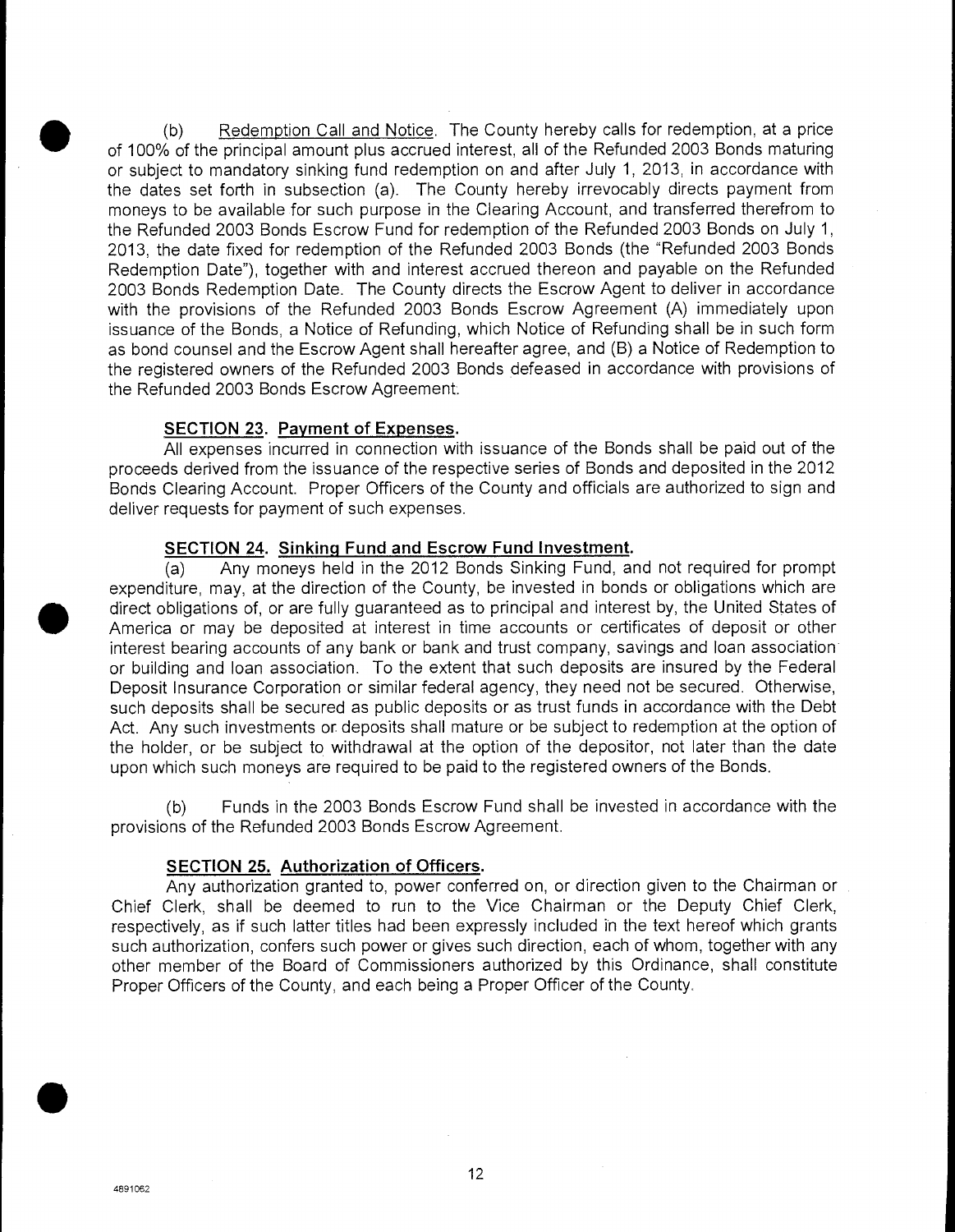**SECTION 26. Form of 2012 Bond.**<br>The form of the Bond for the Series<br>set forth in this Section with such changes to<br>of the County's solicitor and bond counsel The form of the Bond for the Series C of 2012 Bonds shall be substantially in the form set forth in this Section with such changes thereto as shall hereafter be made upon the advice of the County's solicitor and bond counsel, approval of such changes being evidenced by the execution and attestation of the Bonds by Proper Officers of the County.

#### No.: GOB-C-00\_ 6. The set of the set of the set of the set of the set of the set of the set of the set of the set of the set of the set of the set of the set of the set of the set of the set of the set of the set of the se

Unless this certificate is presented by an authorized representative of The Depository Trust Company, a New York corporation ("DTC") to the County or its agent for registration of transfer, exchange or payment, and any certificate issued is registered in the name of Cede & Co. or in such other name as is requested by an authorized representative of DTC (and any payment is made to Cede & Co. or to such other entity as is requested by an authorized representative of DTC), ANY TRANSFER, PLEDGE OR OTHER USE HEREOF FOR VALUE OR OTHERWISE BY OR TO ANY PERSON IS WRONGFUL inasmuch as the registered owner hereof, Cede & Co., has an interest herein.

#### UNITED STATES OF AMERICA COMMONWEALTH OF PENNSYLVANIA

#### COUNTY OF CENTRE FEDERALLY TAXABLE GENERAL OBLIGATION BOND, SERIES C OF 2012

Interest Rate Maturity Date CUSIP % July 1, 20\_ September 27, 2012

REGISTERED OWNER: CEDE & CO.

PRINCIPAL SUM: MILLION MILLION HUNDRED THOUSAND AND 00/100 DOLLARS (\$ ,000.00)

COUNTY OF CENTRE, Commonwealth of Pennsylvania (the "County"), a municipality existing under the laws of the Commonwealth of Pennsylvania and a local government unit, as defined in the Local Government Unit Debt Act, 53 Pa.C.S. § 8001 et seq., as amended and supplemented (the "Debt Act"), for value received, hereby promises to pay to the registered owner of this Federally Taxable General Obligation Bond, Series C of 2012, on the above stated maturity date, the above stated principal sum unless this Bond shall be redeemable and duly shall have been called for previous redemption and payment of the redemption price shall have been made or provided for, and to pay semiannually on January 1 and July 1 of each year (each, an "Interest Payment Date"), beginning January 1, 2013, to the registered owner hereof, interest thereon at the above stated annual rate of interest, from the Interest Payment Date next preceding the date of registration and authentication of this Bond, unless: (a) this Bond is registered and authenticated as of an Interest Payment Date, in which event this Bond shall bear interest from such Interest Payment Date; or (b) this Bond is registered and authenticated after a Record Date (hereinafter defined) and before the succeeding Interest Payment Date, in which event this Bond shall bear interest from such succeeding Interest Payment Date; or (c) this Bond is registered and authenticated prior to the Record Date preceding January 1, 2013, in which event this Bond shall bear interest from September 27, 2012; or (d) as shown by the records of the Paying Agent (hereinafter defined), interest on this Bond shall be in default, in which event this Bond shall bear interest from the date on which interest was last paid on this Bond until the principal sum hereof is paid.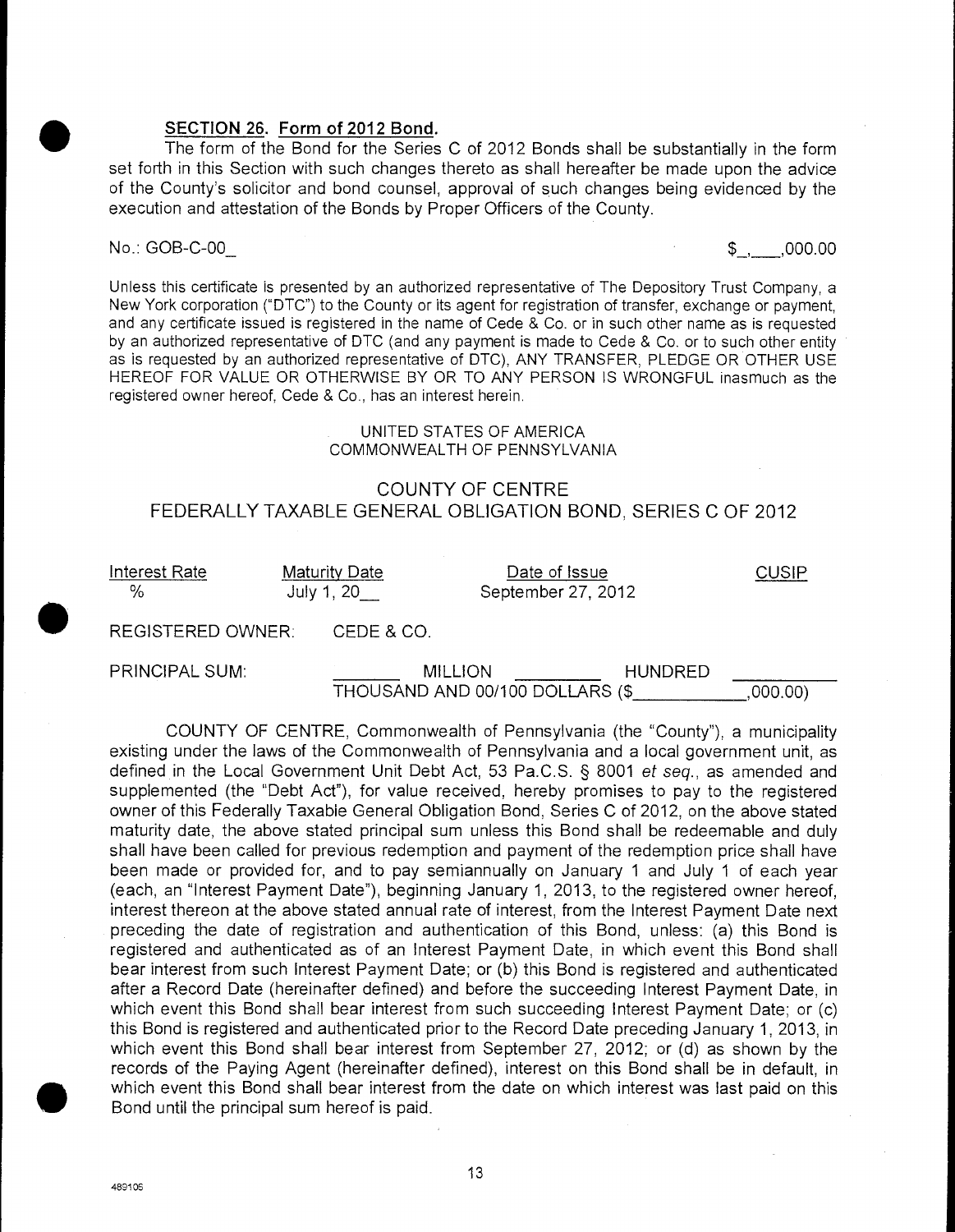The principal of this Bond is payable to the registered owner hereof in lawful moneys of the United States of America upon presentation hereof at the designated corporate trust office of TD Bank, National Association (the "Paying Agent"), in Philadelphia, Pennsylvania. The term "Paying Agent", when hereinafter used, also shall include any successor paying agent under the Ordinance, hereinafter defined. Payment of the interest due hereon shall be paid to the registered owner hereof by check drawn on the Paying Agent mailed to the registered owner at his address as it appears on the bond register (the "Bond Register") maintained by the Paying Agent, as bond registrar, on the fifteenth  $(15<sup>th</sup>)$  day (whether or not a business day) next preceding such Interest Payment Date (the "Record Date"), irrespective of any transfer or exchange of this Bond subsequent to the applicable Record Date. The person in whose name this Bond is registered at the close of business on any Record Date with respect to any Interest Payment Date shall be entitled to receive the interest payable on such Interest Payment Date notwithstanding the cancellation of such Bond upon any transfer or exchange thereof subsequent to such Record Date and prior to such Interest Payment Date, except if and to the extent that the County defaults in the payment of the interest due on such Interest Payment Date, in which case such defaulted interest shall be paid to the person in whose name this Bond is registered at the close of business on a Special Record Date established by the Paying Agent, notice of which shall have been mailed to the registered owner of this Bond not less than ten (10) days prior to such proposed payment date. Such notice shall be mailed to the persons in whose names the Bonds are registered at the close of business of the fifth (5th) day preceding the date of mailing.

If the date for payment of the principal of or interest on this Bond shall be a Saturday, • Sunday, legal holiday or a day on which banking institutions in the municipality where the designated corporate trust office of the Paying Agent is located are authorized or required by law or executive order to close, then the date of such payment shall be the next succeeding day which is not a Saturday, Sunday, legal holiday or a day on which such banking institutions are authorized or required to close, and payment on such date shall have the same force and effect as if made on the nominal date established for such payment.

This Bond is one of an initially authorized series of \$3,620,000 aggregate principal amount of general obligation bonds of the County, known as "Federally Taxable General Obligation Bonds, Series C of 2012" (herein, the "Bonds"), all of like tenor, except as to dates of maturity, denominations, provisions for redemption and rates of interest, and all issued in accordance with provisions of the Debt Act under and by virtue of an ordinance of the Board of Commissioners of the County duly enacted on August 28, 2012 (the "Ordinance"). The Debt Act, as such shall have been in effect when this Bond was authorized, and the Ordinance shall constitute a contract between the County and the registered owner, from time to time, of this Bond.

#### REDEMPTION PROVISIONS

Optional Redemption. No Bond constituting one of the Bonds is subject to redemption prior to maturity at the option of the County.

Mandatory Redemption. No Bond constituting one of the Bonds is subject to mandatory sinking fund redemption.

**S**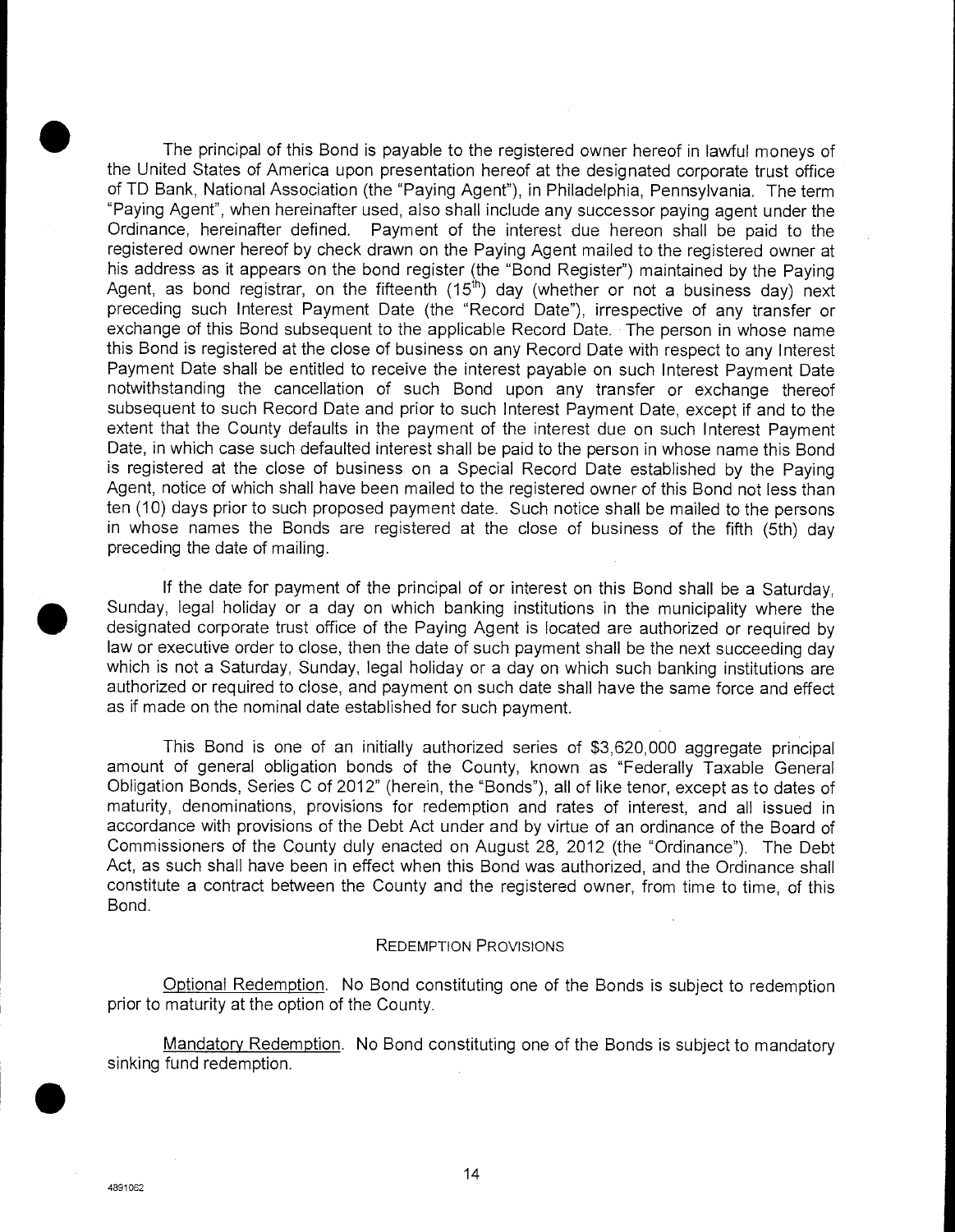The County, pursuant to recommendations made by the Committee on Uniform Security Identification Procedures ("CUSIP"), has caused CUSIP numbers to be printed on the Bonds, and has directed the Paying Agent to use such numbers in notices of mandatory redemption and other notices, if any, as a convenience to the Registered Owners of the Bonds. No representation is made by the County as to the accuracy of such numbers either as printed on the Bonds or as contained in any notice and reliance may be placed only on the identification number printed hereon.

This Bond shall be transferable upon books of the County kept at the aforesaid corporate trust office of the Paying Agent, by the registered owner hereof in person or by his duly authorized agent or legal representative at such corporate trust office of the Paying Agent, upon surrender hereof, together with a written instrument of transfer, in form and with guaranty of signature satisfactory to the County and the Registrar, duly executed by the registered owner hereof or his duly authorized agent or legal representative, and thereupon the County shall execute and the Paying Agent shall authenticate and deliver in the name of the transferee or transferees, a new Bond or Bonds of any authorized denomination, of the same interest rate and maturity, and in the same aggregate principal amount as the Bond so surrendered. The County and the Paying Agent may treat and consider the person in whose name this Bond is registered as the absolute owner hereof for the purpose of receiving payment of, or on account of, the principal of or redemption price hereof and interest due hereon and for all other purposes whatsoever.

The County and the Paying Agent shall not be required to: (a) issue, or register the transfer or exchange of, this Bond during a period beginning at the close of business on the fifteenth (15<sup>th</sup>) day next preceding any date of selection of Bonds to be redeemed and ending on the close of business on such date on which the applicable notice of redemption is given; or (b) register the transfer or exchange of this Bond after it has been selected for redemption, in whole or in part, until after the date fixed for redemption.

No recourse shall be had for the payment of the principal of and interest on this Bond, or for any claim based hereon or on the Ordinance against any member, officer or employee, past, present or future, of the County or of any successor body, as such, either directly or through the County or any such successor body, under any constitutional provision, statute or rule of law, or by the enforcement of any assessment or by any legal or equitable proceeding or otherwise, and all such liability of such members, officers or employees is released as a condition of and as consideration for the issuance of this Bond.

So long as The Depository Trust Company ("DTC") or its nominee, CEDE & CO., is the registered owner hereof, all payments of principal and interest on this Bond shall be payable in the manner and at the respective time of payment provided for in the Letter of Representations (the "Letter of Representations").

So long as DTC or its nominee, CEDE & CO., is the registered owner of this Bond, if all or less than all of the Bonds of a particular maturity are to be redeemed, the Paying Agent shall notify DTC within the time periods described in the Letter of Representations. If less than all of the Bonds are to be redeemed, the Bonds to be redeemed shall be selected by the County in any order the County may decide and within a maturity by lot selected by DTC. In the event DTC or its nominee, CEDE & CO., is not the registered owner of the Bonds, then the selection by lot within a maturity of the Bonds to be redeemed shall be made by the Paying Agent. Any such redemption shall be upon payment of the principal amount to be redeemed, together with accrued interest to the date fixed for such redemption shall be upon payment of the principal amount to be redeemed, together with accrued interest to the date fixed for redemption.

 $\bullet$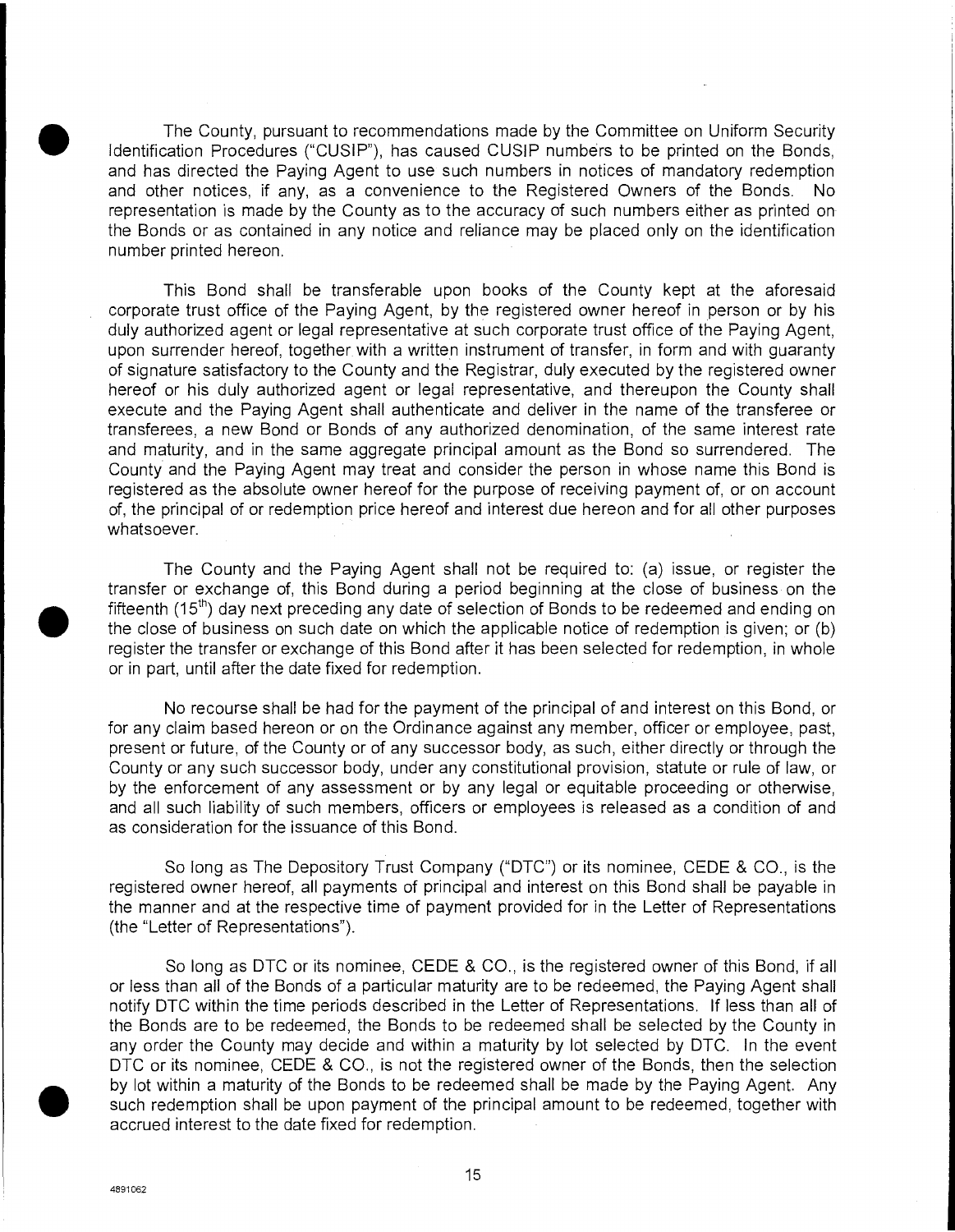It is hereby certified that: (i) all acts, conditions and things required to be done, to happen or to be performed as conditions precedent to and in issuance of this Bond or in creation of the debt of which this Bond is evidence have been done, have happened or have been performed in due and regular form and manner, as required by law; and (ii) the debt represented by this Bond, together with any other indebtedness of the County, if any, is not in excess of any limitation imposed by the Debt Act upon the incurring of debt by the County. The County has covenanted, in the Ordinance, with the registered owners from time to time, of the Bonds which shall be outstanding, from time to time, pursuant to the Ordinance, that the County, as appropriate, shall include the amount of debt service, for each fiscal year of the County in which sums are payable, in its budget for that fiscal year, shall appropriate such amounts to the payment of such debt service and duly and punctually shall pay or shall cause to be paid the principal of this Bond and the interest thereon at the dates and place and in the manner stated herein, according to the true intent and meaning thereof; and, for such budgeting, appropriation and payment, the County has and does pledge, irrevocably, its full faith, credit and taxing power. The Debt Act provides that the foregoing covenant of the County shall be enforceable specifically.

The County, in the Ordinance, has established a sinking fund with the Paying Agent, as the sinking fund depository, into which funds for the payment of the principal of and the interest on this Bond shall be deposited not later than the date fixed for disbursement thereof. The County has covenanted in the Ordinance to make payments out of such sinking fund or out of any other of its revenues or funds, at such times and in such annual amounts, as shall be sufficient for prompt and full payment of all obligations of this Bond.

This Bond is issuable only in the form of a fully registered bond, without coupons, in the denomination of \$5,000 or any whole multiple thereof. This Bond or this Bond, together with other Bonds, at the option of the registered owner hereof, may be exchanged for an aggregate principal amount of a registered Bond or Bonds of the same series, designation, maturity and interest rate of any authorized denomination.

This Bond shall not be entitled to any benefit under the Ordinance and shall not be valid or obligatory for any purpose until this Bond shall have been authenticated by the Certificate of Authentication endorsed hereon duly signed by or in behalf of the Paying Agent.

The owner of this Bond, by acceptance hereof, shall be deemed to have assented to all terms and conditions of the Ordinance.

IN WITNESS WHEREOF, the County of Centre, Pennsylvania, has caused this Bond to be duly executed in its name and on its behalf by the manual signature of the Chairman or Vice Chairman of the Board of Commissioners of the County (and may include the manual signature of any other member of the Board of Commissioners of the County) and a manual seal to be imprinted hereon and attested by the manual signature of the Deputy Chief Clerk of the County.

#### COUNTY OF CENTRE

**0 ATTEST:** Chairman, Board of Commissioners

4891062

16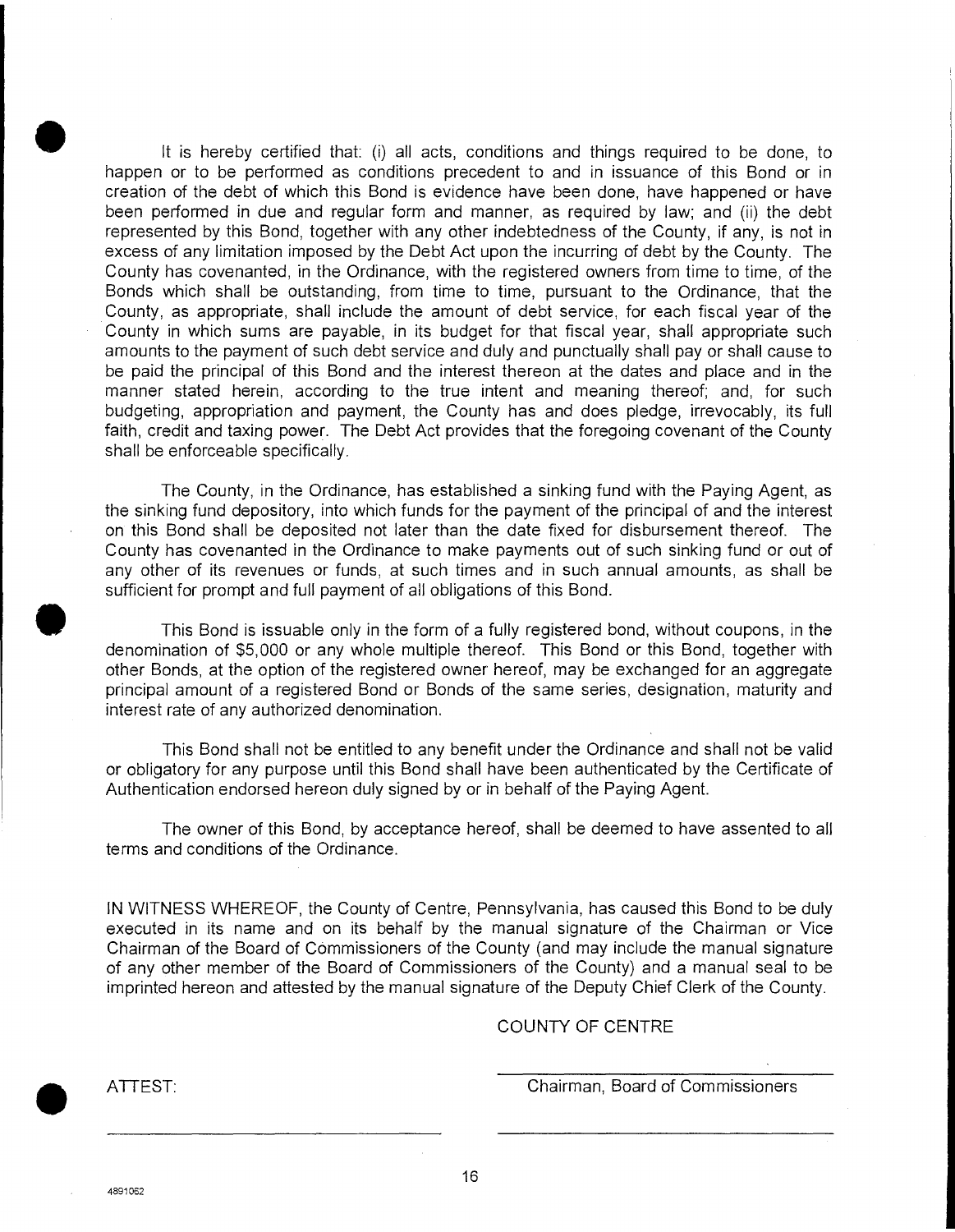Deputy Chief Clerk Member, Board of Commissioners

[SEAL]

Member, Board of Commissioners

CERTIFICATE OF AUTHENTICATION AND CERTIFICATE AS TO OPINION

It is certified that:

(i) This Bond is one of the Bonds designated therein, described in the within mentioned Ordinance;

(ii) The Opinion of Eckert Seamans Cherin & Mellott, LLC, Harrisburg, Pennsylvania, attached hereto, is a true and correct copy of an original Opinion which was signed and dated as of the date of original delivery of the Bonds and is on file at our designated corporate trust office described in the within mentioned Ordinance where the same may be inspected; and

> TD Bank, National Association, as Paying Agent **By:**

Authorized Representative

DATE OF AUTHENTICATION: **DATE OF AUTHENTICATION:** 

### ABBREVIATIONS

The following abbreviations, when used in the inscription on the face of this Bond, shall be construed as though they were written out in full according to applicable laws or regulations.

TEN COM - as tenants in common TEN ENT - as tenants by the entireties JT TEN - as joint tenants with right of survivorship and not as tenants in common

| UNIF GIFT MIN ACT-                |         |
|-----------------------------------|---------|
|                                   | (Cust)  |
|                                   | Minor)  |
| under Uniform Gifts to Minors Act |         |
|                                   | (State) |

Additional abbreviations may also be used though not in the list above.

### ASSIGNMENT AND TRANSFER

FOR VALUE RECEIVED, the undersigned hereby sells, assigns and transfers unto

Please insert Social Security or other identifying number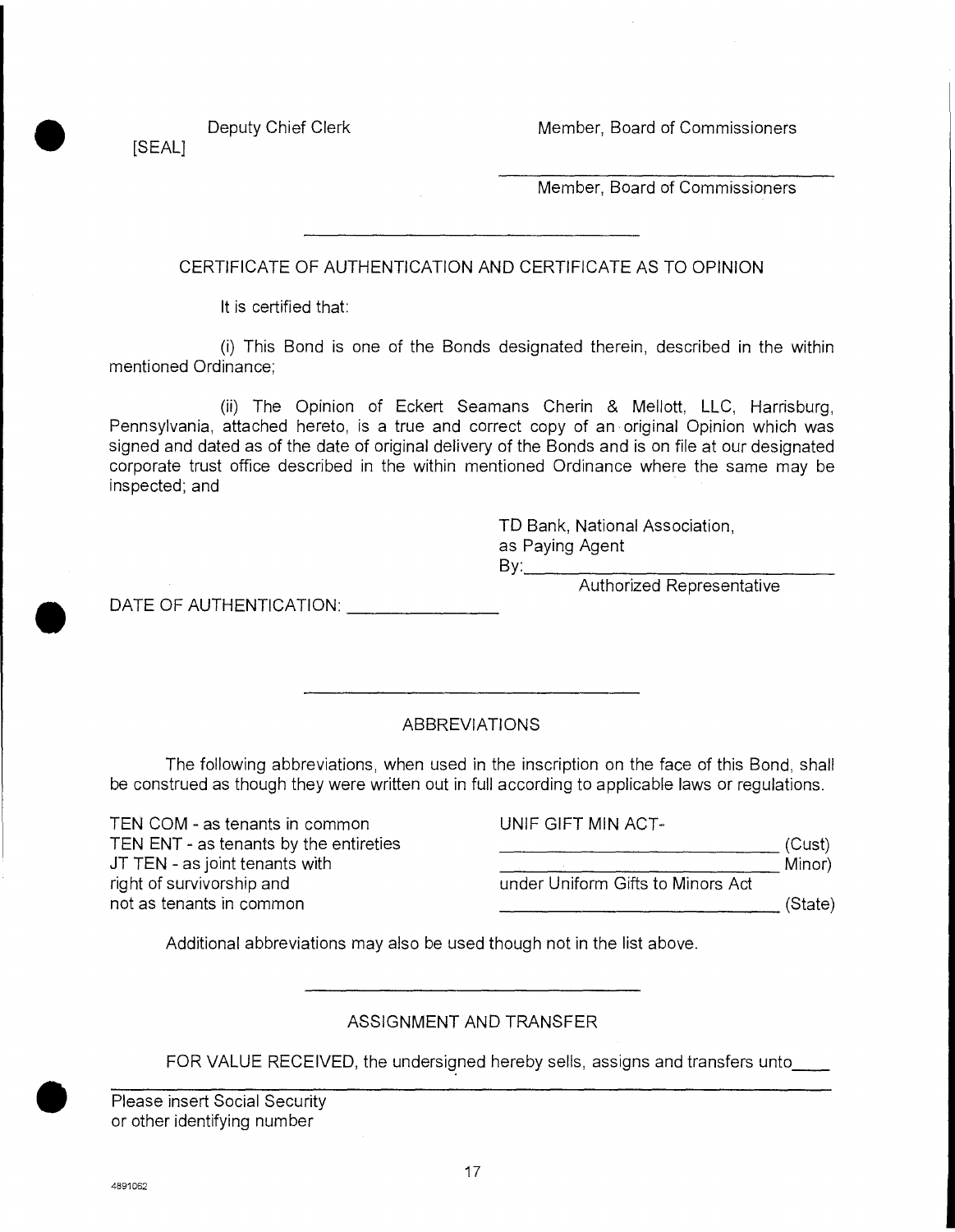**0** of assignee

(Please print or typewrite name and address including postal zip code of transferee)

the within Bond and all rights thereunder, and hereby irrevocably constitutes and appoints\_ - asAcient to transfer the within Bond on the books kept for registration thereof, with full power of

substitution in the premises.

Dated:

Signature Guaranteed:

Association recognized signature or any change whatever. guarantee program.

NOTICE: Signature(s) must be NOTICE: The signature to this assignment guaranteed by an approved eligible must correspond with the name as written guarantor institution, an institution that is upon the face of the Bond, in every a participant in a Securities Transfer particular, without alteration or enlargement,

[END FORM OF BOND]

#### **SECTION 27. Ratification.**

The County hereby ratifies and confirms authorization to the Solicitor to the County, Louis T. Glantz, Esquire, bond counsel, Eckert Seamans Cherin & Mellott, LLC, Harrisburg, Pennsylvania, and the Purchaser to undertake the necessary steps or to take necessary action relating to the marketing and issuance of the Bonds, including but not limited to the preparation and distribution of the Preliminary Official Statement.

#### **SECTION 28. Disclosure Covenants.**

In accordance with Rule 15c2-12 (the "Rule") promulgated under the Securities Exchange Act of 1934, as amended, the County hereby covenants, with and for the benefit of the holders and beneficial owners (which shall include any person or entity that has a pecuniary interest in any of the Bonds) from time to time of the Bonds, to provide to the Municipal Securities Rulemaking Board (the "MSRB") in the manner prescribed by the MSRB (currently through the MSRB's Electronic Municipal Market Access (EMMA) System), on an annual basis, its audited General Purpose Financial Statements presented in conformity with generally accepted accounting principles (the "Financial Statements"), together with updates of that certain tabular information specified in the final Official Statement with respect to the Bonds and more fully identified (to the extent not included in the Financial Statements), commencing with the Financial Statements and tabular information for the fiscal year ending December 31, 2012. The Financial Statements and tabular information shall be provided within 275 days after the end of each fiscal year. If the Financial Statements are not independently audited, the County shall also provide independently audited Financial Statements when and if available. The County hereby also covenants, with and for the benefit of the holders and beneficial owners from time to time of the Bonds, to provide to the MSRB for disclosure through its EMMA System, (A) in a timely manner, notice of a failure to provide the required annual financial information specified above, on or before the date specified above, and (B) in a timely manner not in excess of ten (10) business days after the occurrence of any of the following events with respect to the Bonds: (i) principal and interest payment delinquencies; (ii) non-payment related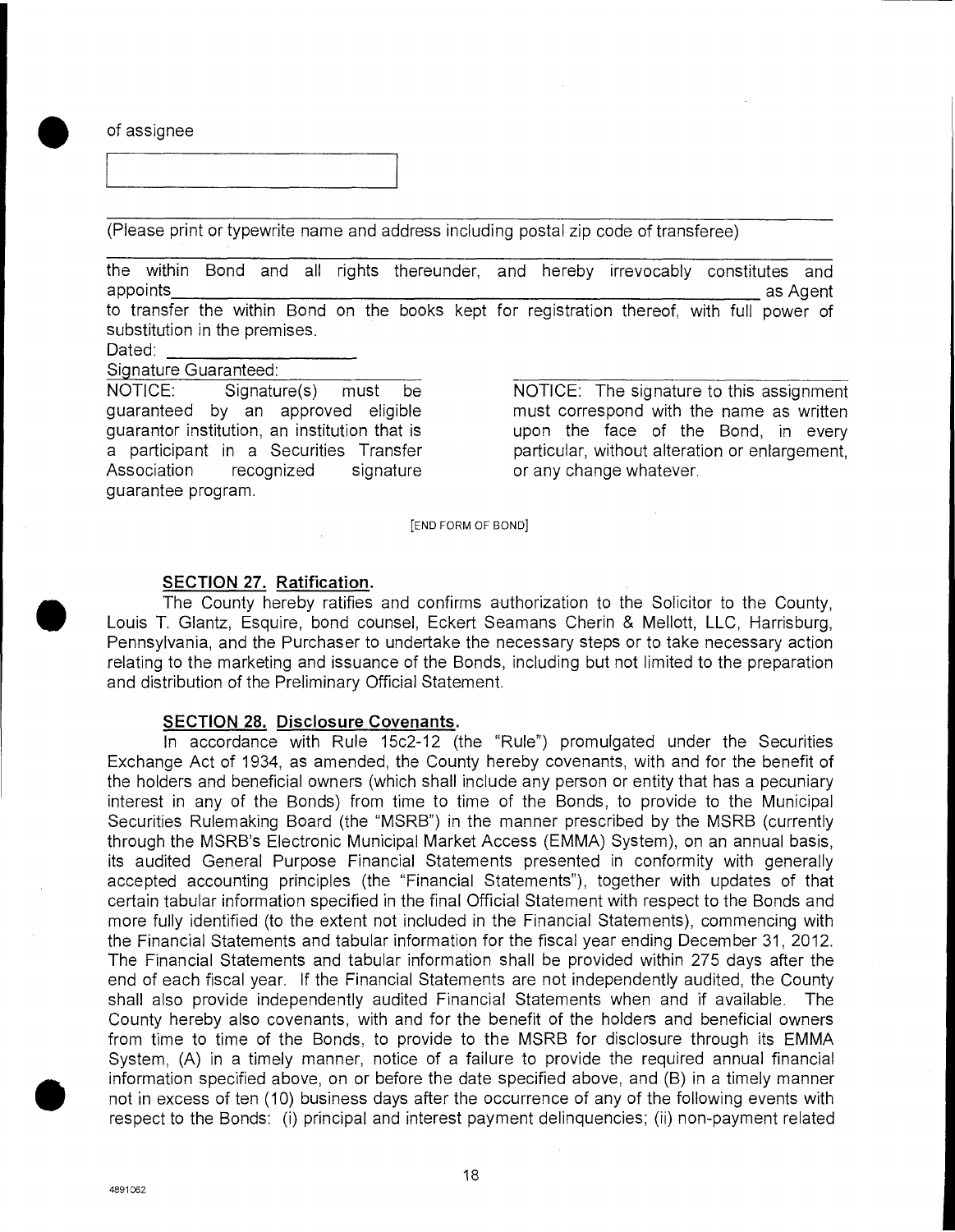defaults, if material; (iii) unscheduled draws on debt service reserves reflecting financial difficulties; (iv) unscheduled draws on credit enhancements reflecting financial difficulties; (v) substitution of credit or liquidity providers or their failure to perform; (vi) adverse tax opinions, the issuance by the Internal Revenue Service of proposed or final determinations of taxability, Notices of Proposed Issue (IRS Form 5701-TEB) or other material notices or determinations with respect to the tax status of the Bonds, or other material events affecting the tax status of the Bonds; (vii) modifications to rights of the holders of the Bonds, if material; (viii) bond calls, if material, and tender offers; (ix) defeasance of the Bonds or any portion thereof; (x) release, substitution or sale of property securing repayment of the Bonds, if material; (xi) rating changes; (xii) bankruptcy, insolvency, receivership or similar event of the obligated person; (xiii) the consummation of a merger, consolidation, or acquisition involving an obligated person or the sale of all or substantially all of the assets of the obligated person, other than in the ordinary course of business, the entry into a definitive agreement to undertake such an action or the termination of a definitive agreement relating to any such actions, other than pursuant to its terms, if material; and (xiv) appointment of a successor or additional trustee or the change of name of a trustee, if material.

The County's covenants in the immediately preceding paragraph shall terminate upon legal defeasance, or other arrangement whereby the County is released from any further obligations with respect to the Bonds, prior to redemption or payment in full of all of the Bonds. If such termination occurs prior to the final maturity of the Bonds, the County shall give prompt notice of such termination to the MSRB. termination<br>terms, if ma<br>name of a tr<br>The<br>legal defea:<br>obligations \<br>If such term<br>notice of such<br>on behalf c<br>covenants in<br>provided this

Proper officers or officials of the County are hereby authorized in the name and on behalf of the County to amend or terminate, in whole or in part, any of the foregoing covenants in this Section, without the consent of the holders or beneficial owners of the Bonds, provided that (A) the amendment requires the County to provide more information than was required by this Section prior to the amendment, without diminishing in any way the obligations of the County to provide information hereunder as required by this Section prior to the amendment, or (B) the following conditions are satisfied: (i) the amendment or termination is in connection with a change in circumstances that arises from a change in or clarification of legal requirements, change of law, or change in the identity, nature or status of an obligated person (within the meaning of the Rule) with respect to the Bonds, or the type of business conducted; (ii) such covenants, as amended, would, in the opinion of the independent nationally recognized bond counsel, have complied with the requirements of the Rule at the time of the original issuance of the Bonds, after taking into account any amendments or interpretations of the Rule, as well as any change in circumstances; and (iii) the amendment or termination either (a) is approved by the holders of the Bonds in the same manner as provided in the Debt Act for modifications of this Ordinance with the consent of such holders or (b) does not, in the opinion of independent nationally recognized bond counsel, materially impair the interests of the holders or beneficial owners of the Bonds. The County shall give prompt notice of any such amendment or termination to the MSRB. in addition, the County shall describe such amendment in the next submission of Financial Statements and shall include, as applicable, a narrative explanation of the reason for the amendment and its impact on the type (or in the case of a change of accounting principles, on the presentation) of financial information or operating data being provided by the County. If the amendment relates to the accounting principles to be followed in preparing the Financial Statements, (A) the County shall give prompt notice of such change to as well as a<br>approved b<br>modification<br>of independ<br>or beneficia<br>or termination<br>submission<br>the reason<br>accounting<br>provided by<br>preparing the MSRB<br>present a c<br>Financial S<br>Financial S<br>Financial S<br>Financial S the MSRB and (B) the Financial Statements for the year in which the change is made shall present a comparison (in narrative form and also, if feasible, in quantitative form) between the Financial Statements as prepared on the basis of the new accounting principles and the Financial Statements prepared on the basis of the former accounting principles.

4891052

19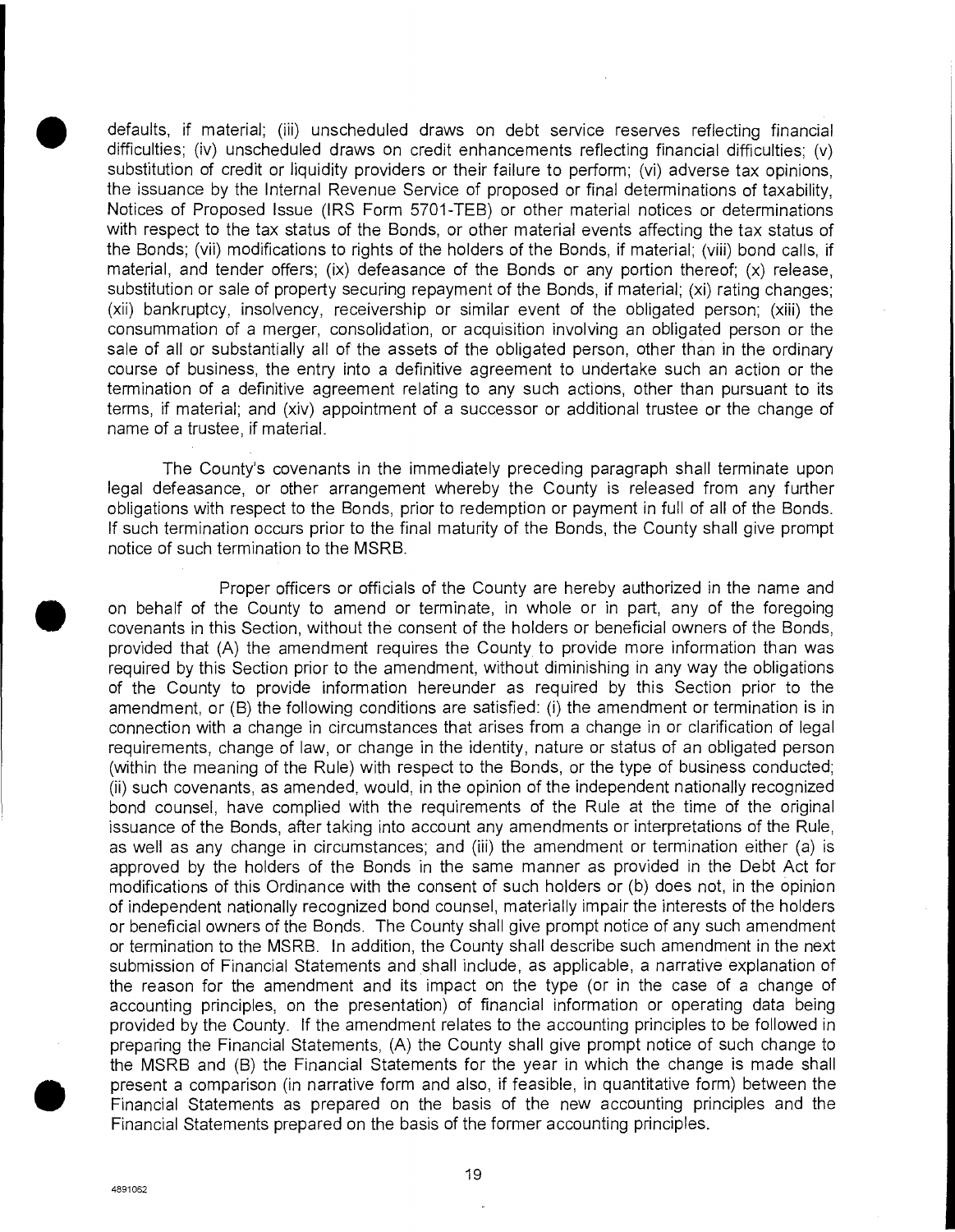The sole remedy for a breach by the County of any of the covenants in this Section shall be an action to compel performance of such covenant. Under no circumstances may monetary damages be assessed or recovered or payment of the Bonds be accelerated, nor shall any such breach constitute a default under the Bonds. Nothing in this Section is intended as or shall be deemed a "provision of the bonds" for purposes of the Debt Act.

#### **SECTION 29. Severability.,**

In the event any provision, section, sentence, clause or part of this Ordinance shall be held to be invalid, such invalidity shall not affect or impair any remaining provision, section, sentence, clause or part of this Ordinance, it being the intent of this County that such remainder shall be and shall remain in full force and effect.

#### **SECTION 30. Repealer.**

Any resolutions or ordinances, or parts thereof, not in accordance with this Ordinance are hereby repealed insofar as they conflict with this Ordinance.

[REMAINDER OF THIS PAGE INTENTIONALLY LEFT BLANK]

**S**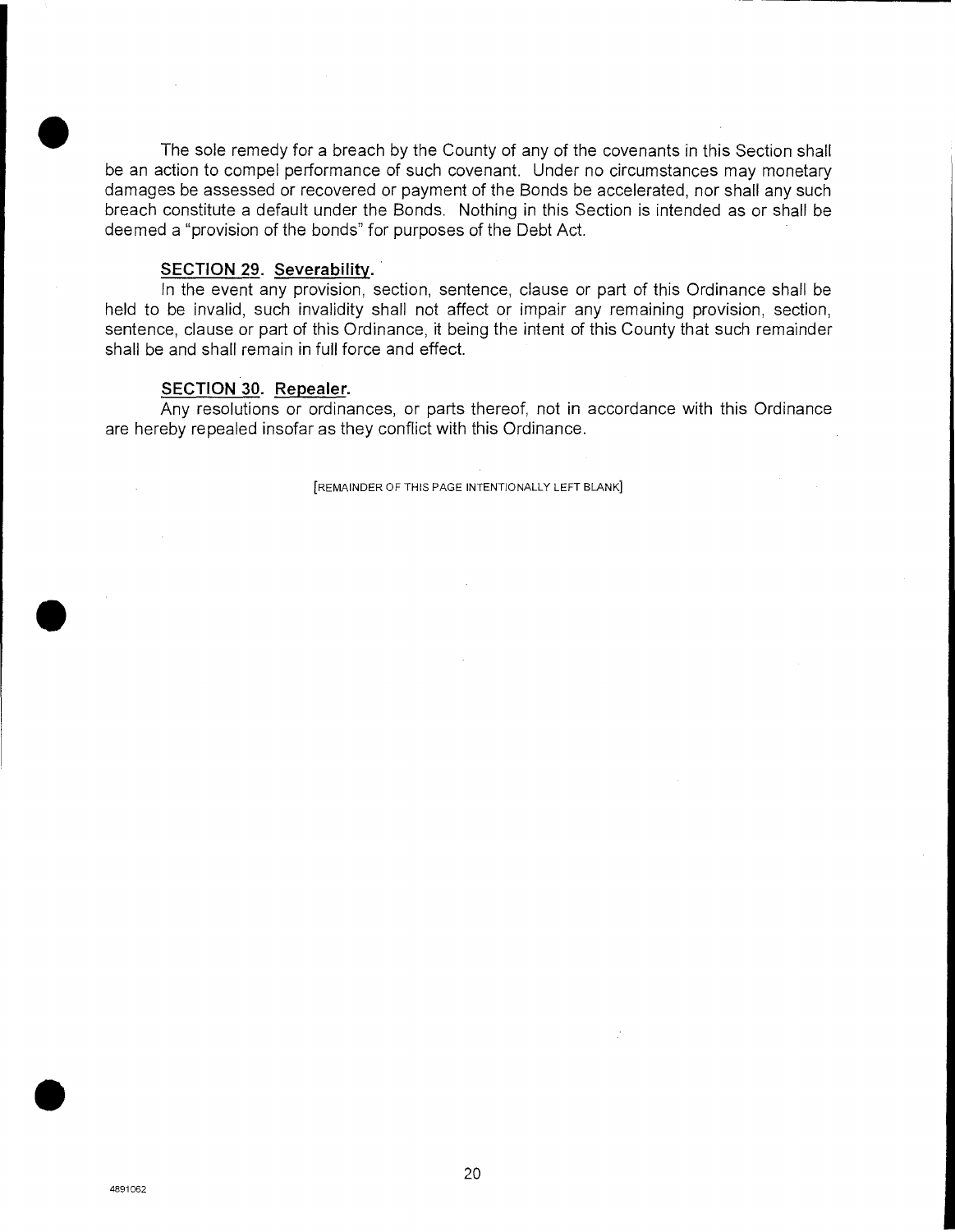**ENACTED** by the Board of Commissioners of the County of Centre, in lawful session assembled, this 28th day of August, 2012.

### COUNTY OF CENTRE

ATTEST: **Manufather Chairman**, Board of Commissioners

 $\bullet$ 

 $\bullet$ 

[SEAL]

 $41 -$ Deputy Chief Clerk **in the Clerk in the Chairman**, Board of Commissioners

Member, Board of Commissioners.

 $\bullet$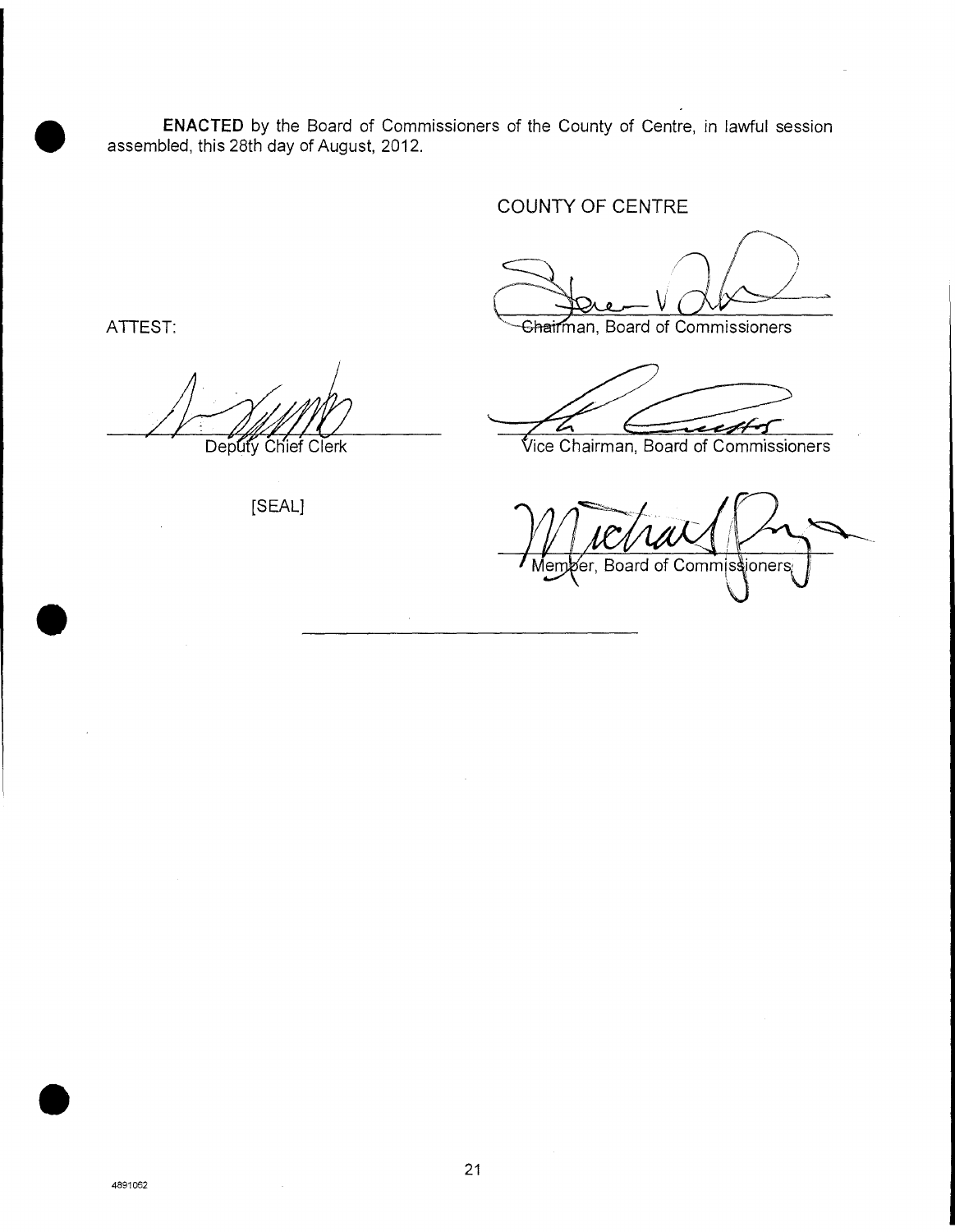## **ISCHEDULE A**<br> **I** COLINITY OF CENT COUNTY OF CENTRE COMMONWEALTH OF PENNSYLVANIA \$3,620,000 FEDERALLY TAXABLE GENERAL OBLIGATION BONDS SERIES C OF 2012

#### MATURITY SCHEDULE

#### **Interest Accrues From:** September 27, 2012 **Due: July 1, as shown below**

 $\mathcal{A}$ 

|             | Amount  | Year of<br>Maturity | Coupon<br>Rate | Priced<br>to Yield |
|-------------|---------|---------------------|----------------|--------------------|
| \$          | 445,000 | 2013                | 0.570%         | 0.570%             |
| \$          | 620,000 | 2014                | 0.910%         | 0.910%             |
| \$          | 625,000 | 2015                | 1.210%         | 1.210%             |
| $$^{\circ}$ | 635,000 | 2016                | 1.480%         | 1.480%             |
| \$          | 645,000 | 2017                | 1.730%         | 1.730%             |
| \$          | 650,000 | 2018                | 2.050%         | 2.050%             |

#### PURCHASE PRICE

Purchase price of \$3,596,470.00 (99.350%), plus accrued interest, if any, to the date of delivery and payment for the Series C of 2012 Bonds. The Purchase price represents a bond discount of \$23,530.00 as follows:

| Par           | Year | Price    |
|---------------|------|----------|
| \$<br>445,000 | 2013 | 100.000% |
| \$<br>620,000 | 2014 | 100.000% |
| \$<br>625,000 | 2015 | 100.000% |
| \$<br>635,000 | 2016 | 100.000% |
| \$<br>645,000 | 2017 | 100.000% |
| \$<br>650,000 | 2018 | 100.000% |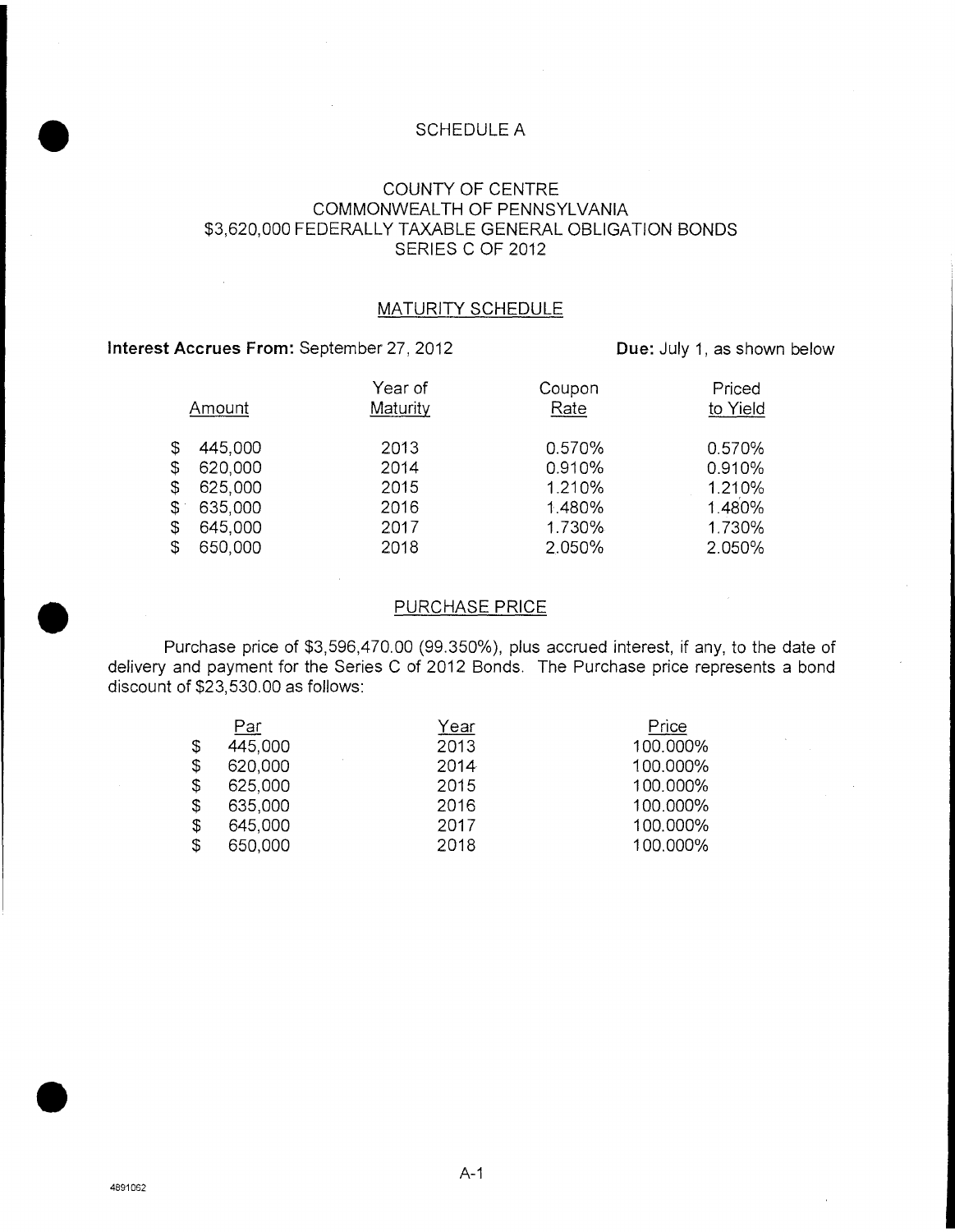# ON SCHEDULE B

#### COUNTY OF CENTRE COMMONWEALTH OF PENNSYLVANIA \$3,620,000 FEDERALLY TAXABLE GENERAL OBLIGATION BONDS SERIES C OF 2012

## DEBT SERVICE SCHEDULE DEBT SERVICE<br>For

#### FEDERALLY TAXABLE GENERAL OBLIGATION BONDS SERIES C OF 2012

[SEE FOLLOWING PAGE]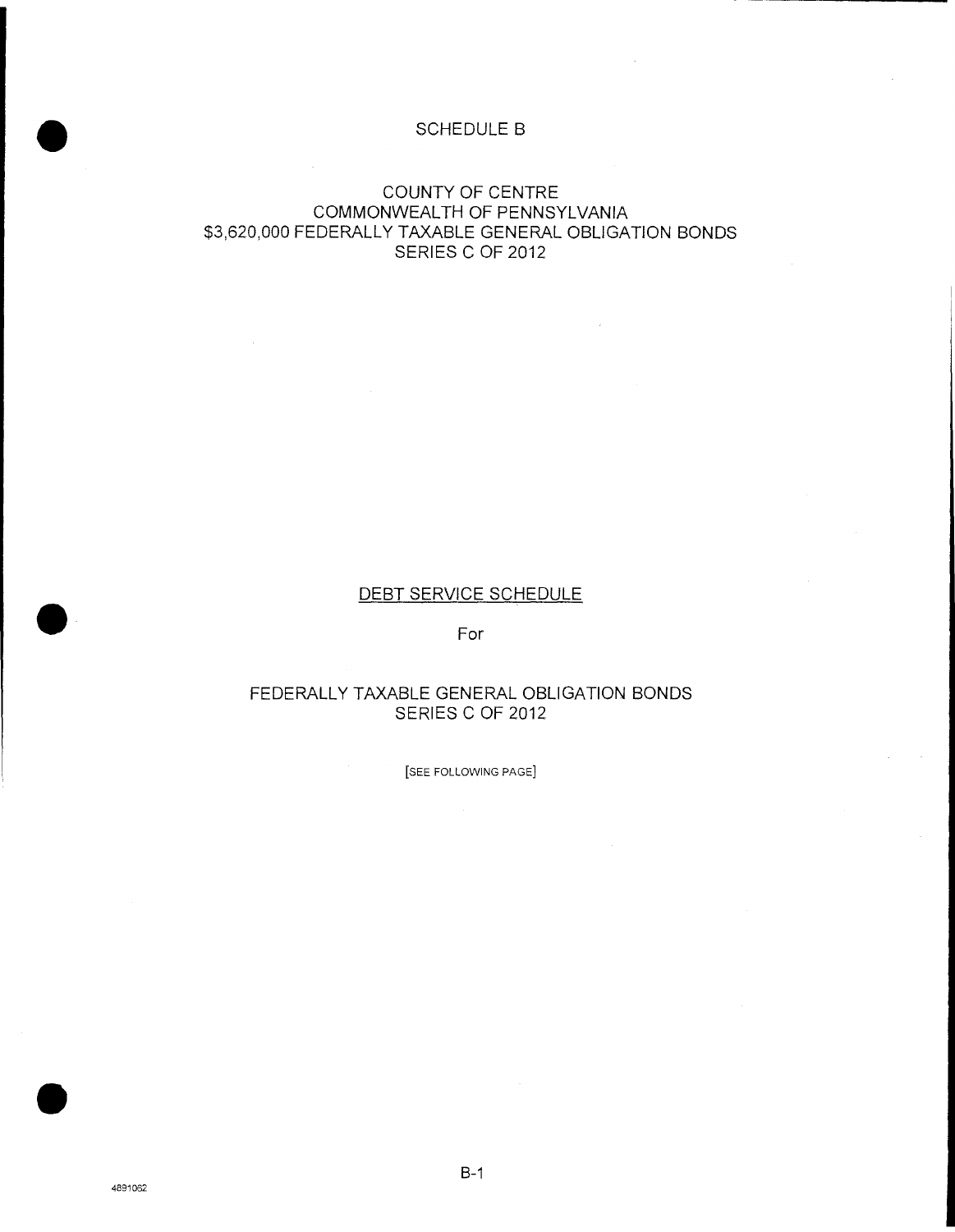### 0 Debt Service Schedule

| Date                              | Principal      | Coupon | Interest     | Total P+I      | <b>Fiscal Total</b> |
|-----------------------------------|----------------|--------|--------------|----------------|---------------------|
| 09/27/2012                        |                |        |              |                |                     |
| 01/01/2013                        |                |        | 12.956.99    | 12.956.99      |                     |
| 07/01/2013                        | 445,000.00     | 0.570% | 24,811.25    | 469.811.25     |                     |
| 12/31/2013                        |                |        |              |                | 482.768.24          |
| 01/01/2014                        |                |        | 23.543.00    | 23.543.00      |                     |
| 07/01/2014                        | 620,000.00     | 0.910% | 23.543.00    | 643.543.00     |                     |
| 12/31/2014                        |                |        |              |                | 667,086.00          |
| 01/01/2015                        |                |        | 20,722.00    | 20,722.00      |                     |
| 07/01/2015                        | 625,000.00     | 1.210% | 20,722.00    | 645,722.00     |                     |
| 12/31/2015                        |                |        |              |                | 666,444.00          |
| 01/01/2016                        |                |        | 16,940.75    | 16,940.75      |                     |
| 07/01/2016                        | 635,000.00     | 1.480% | 16,940.75    | 651,940.75     |                     |
| 12/31/2016                        |                |        |              |                | 668.881.50          |
| 01/01/2017                        |                |        | 12.241.75    | 12.241.75      |                     |
| 07/01/2017                        | 645 000 00     | 1.730% | 12.241.75    | 657,241.75     |                     |
| 12/31/2017                        |                |        |              |                | 669,483.50          |
| 01/01/2018                        |                |        | 6,662.50     | 6,662.50       |                     |
| 07/01/2018                        | 650.000.00     | 2.050% | 6.662.50     | 656,662.50     |                     |
| 12/31/2018                        |                |        |              |                | 663.325.00          |
| Total                             | \$3,620,000.00 |        | \$197,988.24 | \$3,817,988.24 |                     |
| <b>Yield Statistics</b>           |                |        |              |                |                     |
| Bond Year Dollars                 |                |        |              |                | \$12.360.22         |
| Average Life                      |                |        |              |                | 3.414 Years         |
| Average Coupon                    |                |        |              |                | 1.6018178%          |
| Net Interest Cost (NIC)           |                |        |              |                | 1.7921865%          |
| True Interest Cost (TIC)          |                |        |              |                | 1.7955353%          |
| Bond Yield for Arbitrage Purposes |                |        |              |                | 1.5975569%          |
| All Inclusive Cost (AIC)          |                |        |              |                | 2.1484854%          |
| IRS Form 8038                     |                |        |              |                |                     |

 $\sim$   $\sim$ 

| Net Interest Cost         | 1.6018178%    |
|---------------------------|---------------|
| Weighted Average Maturity | $3.414$ Years |
|                           |               |
| Call Date                 | Non-Callable  |

 $\bar{z}$ 





 $\sim$ 

 $\ddot{\phantom{a}}$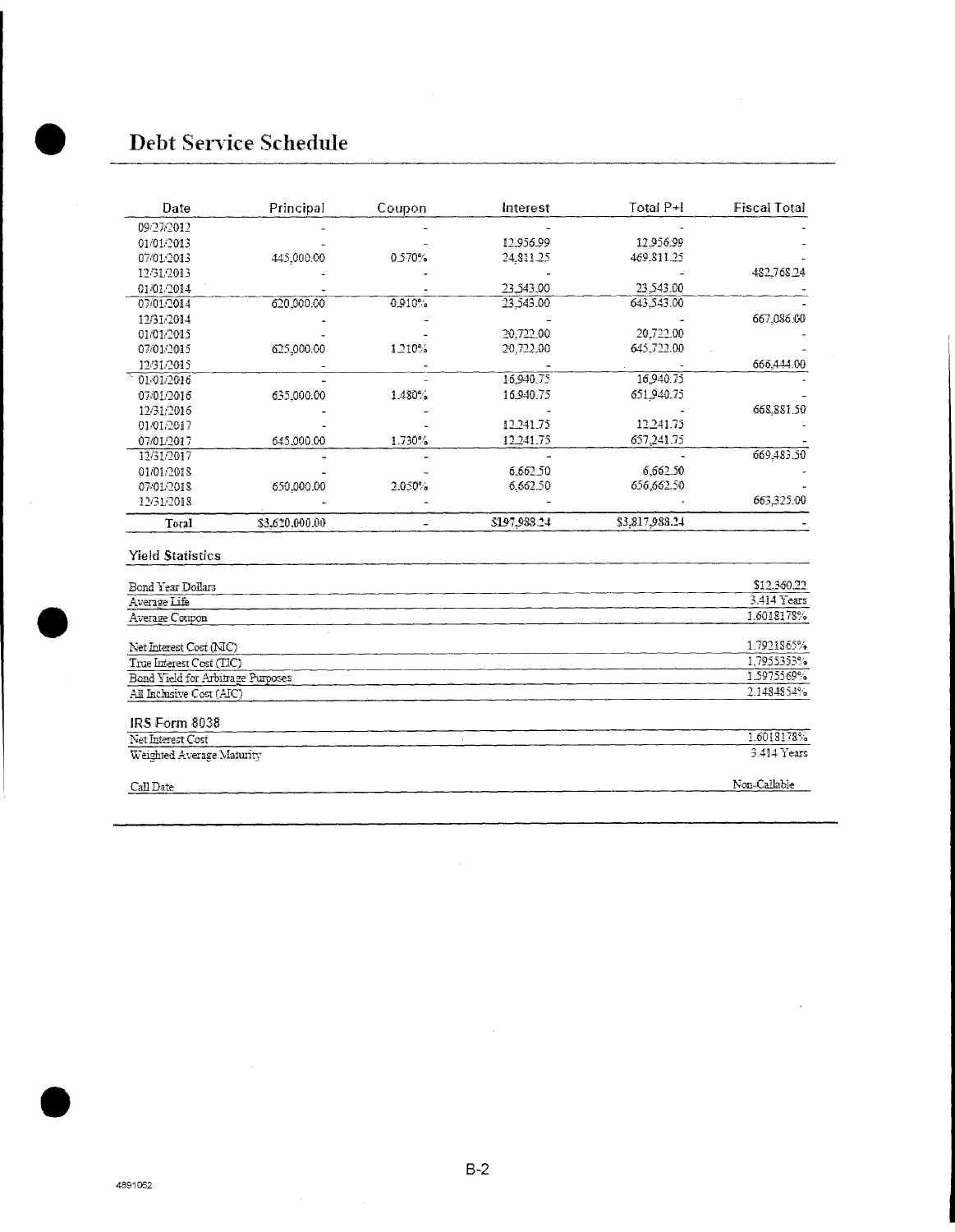# 0<br>SCHEDULE C<br>● SCHEDULE C

#### COUNTY OF CENTRE COMMONWEALTH OF PENNSYLVANIA \$3,620,000 FEDERALLY TAXABLE GENERAL OBLIGATION BONDS SERIES C OF 2012

### **COMBINED DEBT SERVICE SCHEDULE**

**DEE FOLLOWING PAGE]**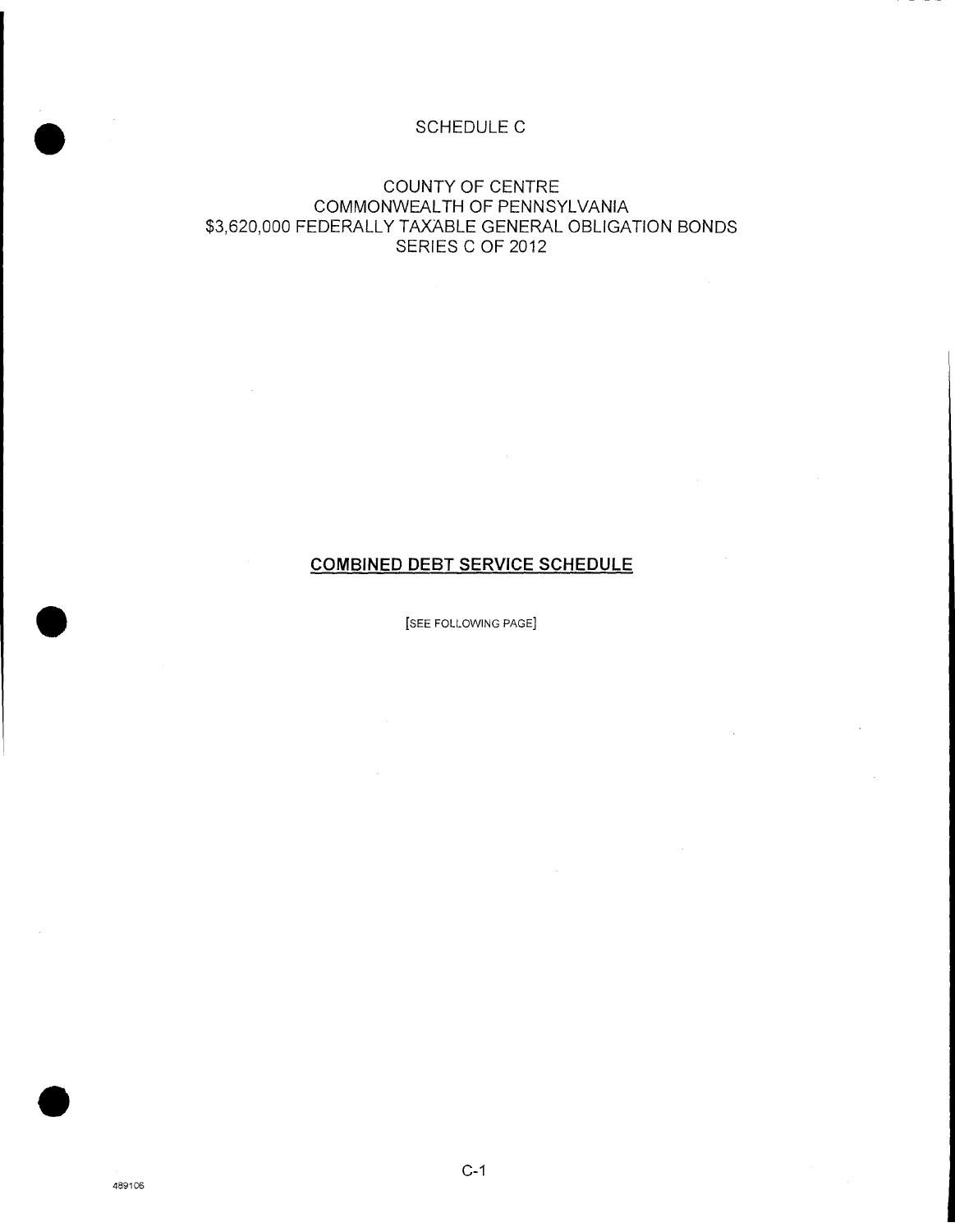| DATE       |                | Series 2010 2010 RZEDBs | Series 2011     | Series 2012A          | Series 2012B    | Series 2012C   | <b>TOTAL</b>    |
|------------|----------------|-------------------------|-----------------|-----------------------|-----------------|----------------|-----------------|
| 12/31/2012 | 794.138.13     | 19,257.98               | 171,788.75      |                       |                 |                | 985.184.86      |
| 12/31/2013 | 861.206.26     | 33.411.74               | 348.548.75      | 1,872,206.26          | 628.320.00      | 482.768.24     | 4.226,461.25    |
| 12/31/2014 | 864.006.26     | 33,307.52               | 348.491.25      | 1.869.668.76          | 628,265.00      | 667.086.00     | 4.410.824.79    |
| 12/31/2015 | 860.618.76     | 33.203.30               | 1,972,275.00    | 232.953.76            | 623,210.00      | 666.444.00     | 4,393,704.82    |
| 12/31/2016 | 860.118.76     | 33,099.06               | 2.055,487.50    | 232,288.76            | 628.155.00      | 668.881.50     | 4.478.030.58    |
| 12/31/2017 | 859.381.26     | 32.994.84               | 2.053.337.50    | 236,518.76            | 628,100.00      | 669.483.50     | 4,479,815.86    |
| 12/31/2018 | 861.093.76     | 32,890.62               | 2050.212.50     | 235,675.00            | 628,000.00      | 663.325.00     | 4.471.196.88    |
| 12/31/2019 |                | 32.786.40               | 83.512.50       | 3,774,550.00          | 627,900.00      |                | 4.518,748.90    |
| 12/31/2020 |                | 32.682.16               | 1.941.693.75    | 1,796,100.00          | 627,800.00      |                | 4,398,275.91    |
| 12/31/2021 |                | 1.350.577.94            |                 |                       | 1.812.700.00    |                | 3.163.277.94    |
| 12/31/2022 |                |                         |                 | $\blacksquare$        | 3.163.200.00    | ÷              | 3,163,200.00    |
| 12/31/2023 |                |                         |                 | ٠                     | 3.164.200.00    | ÷.             | 3.164.200.00    |
| 12/31/2024 |                |                         |                 |                       | 3,161,000.00    | $\overline{a}$ | 3,161,000.00    |
| 12/31/2025 |                |                         |                 | $\tilde{\phantom{a}}$ | 3,163,600.00    | ۰              | 3.163,600.00    |
| 12/31/2026 |                |                         |                 |                       | 3,161,600.00    |                | 3.161.600.00    |
| Total      | \$5,960,563.19 | \$1,631,211.56          | \$11,025,347.50 | \$10.249.961.30       | \$22,651,050.00 | \$3,817,988.24 | \$55,339,121.79 |

**S**